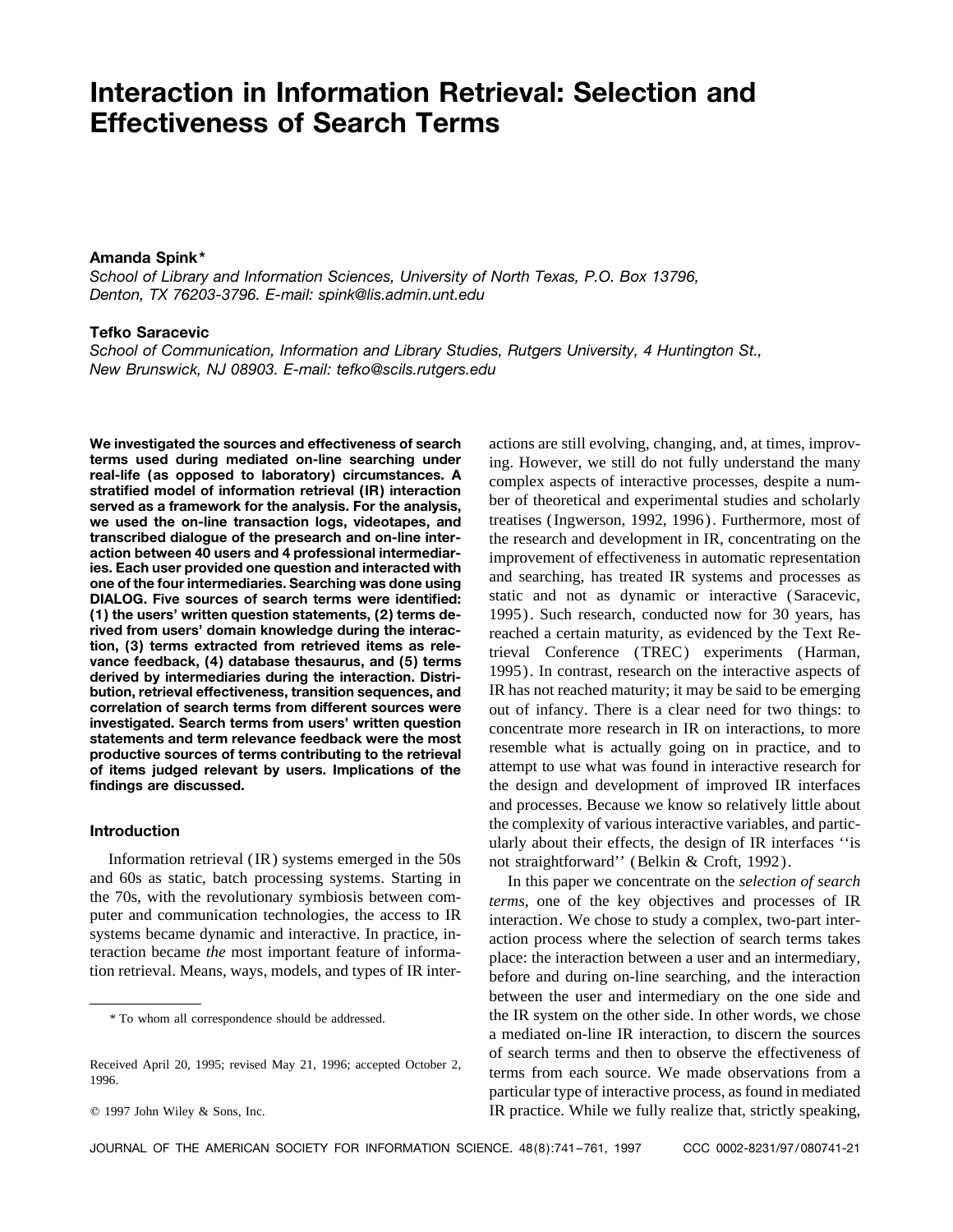our conclusions pertain only to the interaction type or (4) Examining the correlation between terms from dif-<br>model chosen and to the data from this case study we ferent sources and search outcomes. model chosen and to the data from this case study, we also believe that they provide an illumination of the inter-

a key issue and problem in searching of IR systems in<br>both practice and research (Fidel, 1991). By extension, (Saracevic, et al., 1991; Spink, 1993a, 1994, 1995;<br>this also involves the problem of sources: *Where should* Sp search terms be selected from?, as well as the problem all four aspects listed above.<br>of the dynamics of selection: *What interactive processes* all four aspects listed above. *can aid in selection?* Search terms are a central determinant in IR, and selection of search terminology is a driving force and variable in IR processes (Saracevic, Mokros, **Approaches to Study of Search Term Selection** Su, & Spink, 1991). In themselves, these problems define the importance of any and all investigations about search Two approaches, algorithmic and human, are currently terms.

long-term effort involving a number of projects by the same and expanding group of investigators whose collective aim is to contribute to the formal characterization *Algorithmic approach* and better understanding of elements and processes involved in human information seeking and retrieving and In general, this approach uses the text of a question in IR interactions, from the human perspective. A number (topic) and/or a document found relevant by the user, as of papers and dissertations are related to the analysis of input for an automatic technique to select search terms, the same or similar data from different perspectives with logical connectors, and/or term weights. Some tech- (Mokros, Mullins & Saracevic, 1995; Saracevic, Mokros, niques use statistical approaches for both documents and & Su, 1990; Saracevic et al., 1991; Spink, 1993a,b; Wu, questions; they select weighted terms for a search query 1992). A detailed description of the data collection, mod- from the question. Examples of recent efforts along these els and approach can be found in those papers, thus only lines can be found in the large evaluative project TREC a summary will be given here. (Harman, 1995). Another approach is the automatic rele-

is to use the data from the larger study and to concentrate using search terms from documents found relevant. Varion the investigation of sources of search terms, the re- ous relevance feedback algorithms have been evaluated as trieval effectiveness of terms from different sources, and to their effectiveness (Efthimiadis, 1993; Rocchio, 1971; the dynamics of search term selection, as observed during Salton & Buckley, 1990; Spink & Losee, 1996), but it real-life interactions between intermediaries, users and a is not yet clear which are most effective in given contexts. given on-line system. By ''real-life'' we mean that the Natural language processing techniques (stemming, lexistudy involved: real users, with real questions; interaction con-based normalization, phrase formation and augmenwith professional intermediaries; searching using a com-<br>tation, context-based clustering, and others) have also mercial on-line vendor (DIALOG); and the usual prem- been used for query expansion and the selection of search ises and policies of the institution involved (Rutgers Uni- terms (Strzalkowski, 1995) but with indeterminate reversity libraries). In other words, this was a naturalistic sults. Some of this research has also focused on the develcase study and not a laboratory study, with all its strengths opment of ''intelligent'' computer-based intermediaries, and weaknesses. interfaces, and expert systems to help end-users in the

as a whole (described briefly below), the approach to the terms during database searching (Croft, 1987). In any analysis of search terms involved: case, the selection of search terms for automatic query

- 
- 
- 

active IR process in general.<br>
Which search terms should be selected for a given<br>
query to represent a user's information problem? This is<br>
a key issue and problem in searching of IP systems in<br>
a liftering aspects of the

used to examine the process of search term selection in IR. The two approaches are quite distinct, different, and even isolated from each other. As research proceeds on **Objectives** both fronts, the basis for meaningful interaction between researchers from different approaches increases. The results reported here stem from a study that is a

The objectives of the particular analysis reported here vance feedback technique; here the concentration is on Given the model of interaction developed for the study selection of search terms and/or in the adjustment of formulation and/or expansion, using statistical or linguistic models as theoretical base, continues to be a major (2) Identifying the sources of those terms that retrieved area of IR research.

items judged relevant by users. Unfortunately, interaction was *not* largely involved in (3) Observing the transitions in sequences of search term this rich body of research, including the investigation of use. relevance feedback techniques. Even the massive effort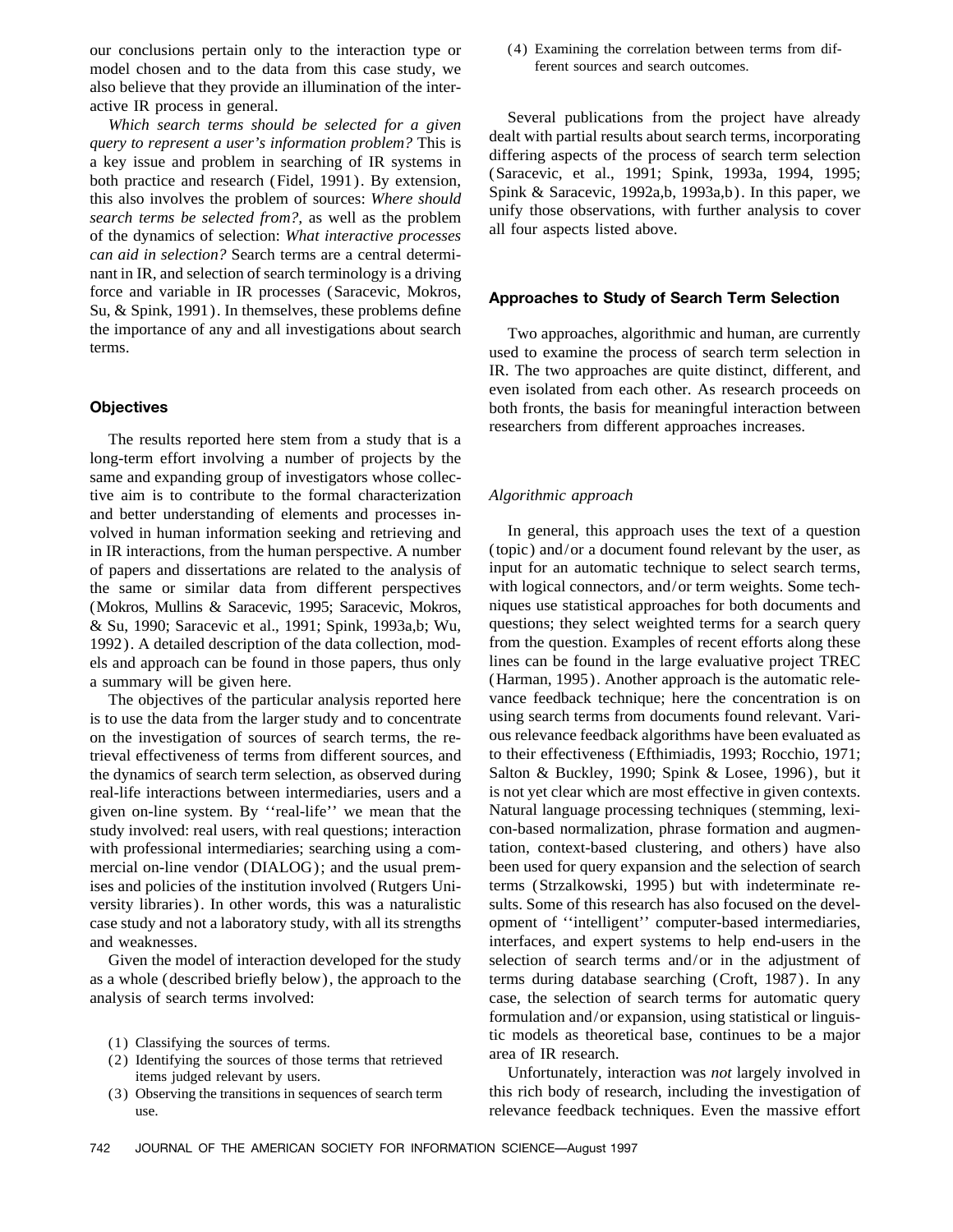of TREC ''in its present form is antiphatic to interactive of free-text terms on the one hand, with descriptors from information retrieval'' (Robertson, Walker, & Hancock- thesauri (controlled vocabulary terms), on the other hand Beaulieu, 1995). Theirs was the first effort to include (Bates, 1988; Blair & Maron, 1985; Cleverdon, 1967; interactivity in IR tests in general and in TREC in particu- Dubois, 1987; Fidel, 1986, 1991; Keen, 1973; Lancaster, lar. TREC 4 (conducted in October 1995) contained 11 1980; Markey et al., 1982; Parker, 1971; Rowley, 1994). projects involving interaction; inevitably as this effort Note that we have also addressed the selection of terms progresses, problems related to the selection of search from a thesaurus as a source but strictly limited to the terms, and the help provided to users for selection/elabo- type of interaction and analyses we have chosen. Thus, ration, will become a major component of research. we have *not* addressed the effectiveness of free versus

tion or observation of human decision-making and be- Here are several studies that particularly relate to our havior and cognitive variables during the process of inter-<br>study: active information retrieval. The approach derives its theoretical base mostly from cognitive science and psy-<br>chology. Typically, the human approach examines and<br>models the behavior of search intermediaries and end-<br>models the behavior of search intermediaries and end-<br>She de She derived a decision-tree routine for the selection<br>users (Belkin, 1984; Fidel, 1991). It uses whatever a<br>user provides to represent an information problem and<br>the user's experiences and context to derive and modify<br>a se a set of search terms. A user may select search terms controlled vocabulary terms, complement each other, alone or in mediation with a human search intermediary. During mediated database searching, search term selec- a thesaurus. She was also concerned with *moves* tion can be *dyadic* between a user and intermediary, where modifications of search strategies that are aimed at imthe intermediary on his/her own interacts with an IR proving the results of the search, as we are.<br>system or *triadic* between a user intermediary and an **Saracevic, Kantor, Chamis, and Trivison** (1988) comsystem, or *triadic* between a user, intermediary, and an **Saracevic, Kantor, Chamis, and Trivison** (1988) com-<br>IR system are together i.e., where the user is present pared the search terms selected by experienced search-

The system are together, i.e., where the user is present<br>
before and during the interaction with the IR system.<br>
In the project as a whole, we chose to observe and<br>
collect evidence about interactions involving users, inte *Because end-user searching is rising explosively, why* searchers differ in their selection and manipulation of *study mediated on-line retrieval, which is a vanishing* search terms for the same information problem, includ *breed of service?* The answer is simple. As in other situa- ing their use of synonyms. She found that novices relied tions where user modeling or diagnosis are involved, we on nonthesaurus search terms and used fewer numbers do not understand the process well. That is, as yet, we of sources than more experienced searchers.<br>Simply do not understand well the interactive processes below by the searchers. simply do not understand well the interactive processes bates, Wilde, and Siegfried (1993) found that search<br>in IR in all their complexity at different levels. As a result terms used by humanities scholars differed markedl in IR in all their complexity at different levels. As a result,<br>
user modeling, although discussed at great length, is not<br>
incorporated in to current IR systems design, and the<br>
"intelligent" interfaces have as yet not an emance user modering and incorporate it with any degree<br>of success in the design of IR systems, then we must<br>humanities may be inherently more complex than in study and understand first what is going on in interactions the sciences.'' involving human intermediaries in particular.

devoted to the selection of search terms. Most of this search terms from different sources can provide guideliterature is descriptive or prescriptive (Blair, 1990; lines for database searching practice and also for design Harter, 1986). However, many studies have examined of interfaces and/or algorithms to help users with search various aspects of search term selection. One of the most term selection and query reformulation, thus possibly popular topics was contrasting the retrieval performance linking the human and algorithmic approaches in IR.

controlled vocabulary as in some of the mentioned

*Human approach* **A** studies.<br>A growing body of studies has investigated the selec-Research within this approach stresses the investiga- tion of search terms with data from real search situations.

- 
- 
- 
- 

**The study reported in this article follows these exam- Related Studies** ples. We suggest, as did all of the aforementioned authors, IR literature contains many book chapters and articles that findings regarding the selection and effectiveness of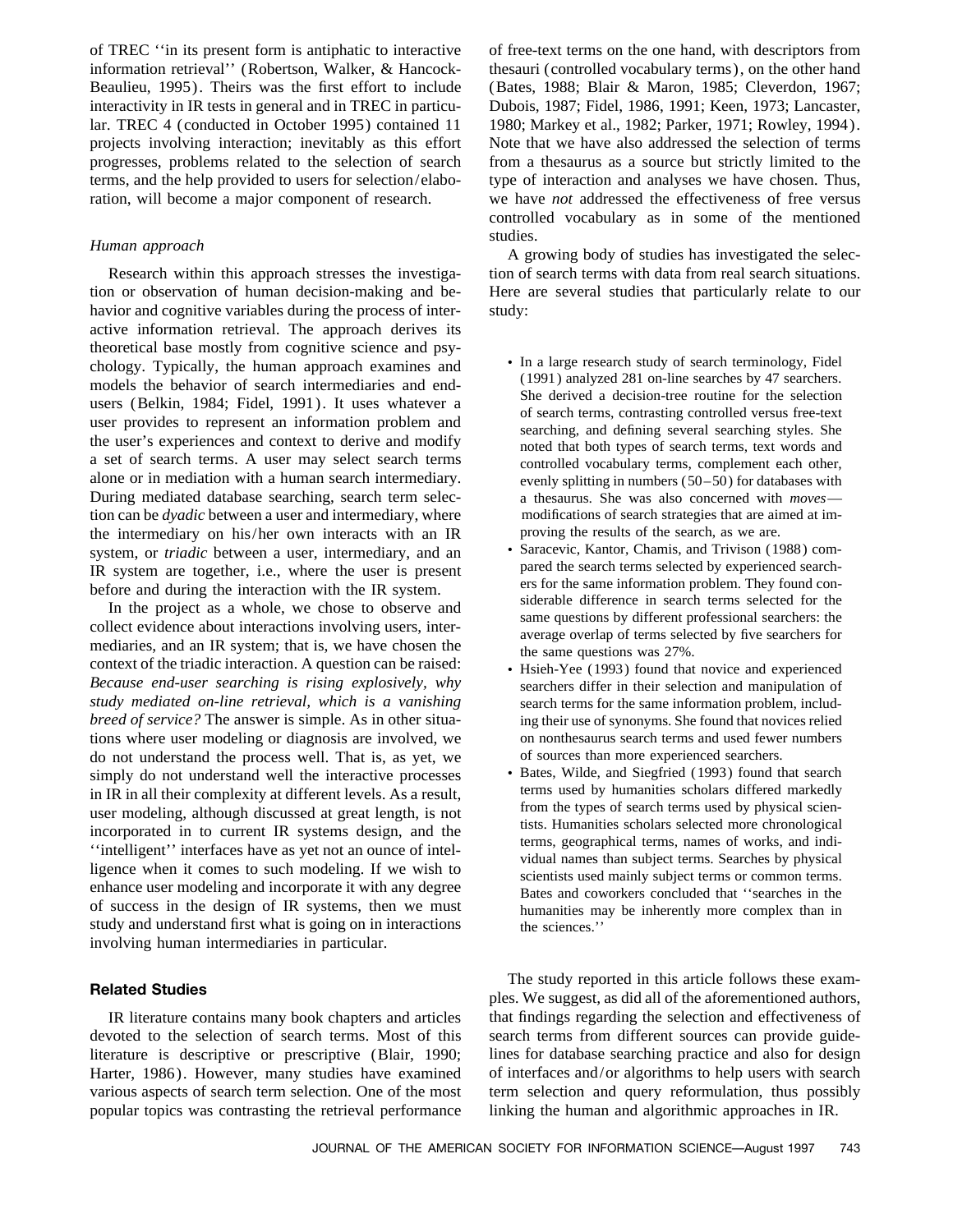## **Framework: A Stratified Model of IR Interaction** surface level. In other words, in this study, we concentrate

interactive aspects in different ways. The traditional described next. model, used in most algorithmic approaches reviewed On the *cognitive level*, users interact with the "texts" above, represents IR as a two-pronged set (system and (including images, data, and their representations) in the user) of elements and processes converging on matching information resources, considering them as cognitive (for diagram and description, see Belkin & Croft, 1992). structures. Users interpret and judge cognitively the texts In the traditional model, the system prong involves docu-<br>botained, and may assimilate them cognitively. On the ments/texts, that were represented in a given way and *situational level,* users interact with the given situation then organized in to a file, and ready for the matching or problem-at-hand which produced the information need process. The user prong starts with a user's information and resulting question. The results of the search may be problem/need, that is represented (verbalized) by a ques- applied to the resolution or partial resolution of a problem. tion, which is transformed into a query acceptable to the Users judge the texts obtained according to their utility. system, and then matching between the two representa- On the *affective level*, users interact with intentions and tions (texts and query) occurs. A feedback function is motivations, and associated feelings of satisfaction, frusincluded that allows for the modification of representa- tration, urgency, etc. tions but usually involves only the modification in the However, things are not that simple. The situation that user prong. The strength of the model is that it allows for was the reason for interaction to start with produced a the straight forward isolation of variables and for compar- problem that sometimes may be ill defined, and the related ison. But, the model has often been criticized for weak- question, if not on paper then in user's mind, also may nesses (Belkin, 1993). Primarily, interaction is not di- be defined in various well-ill degrees. A user also brings rectly depicted in the traditional model at all. It is assumed a given knowledge state, belief, intent, and motivation under feedback. In turn, feedback was treated mostly as related to the situation. Trying to capture all these is called an instrument for query modification. Yet, even a most *user modeling,* a diagnostic process that has not been casual observance of IR interaction can see that there is mastered well in automated IR or any other computer much more involved. The traditional IR model is insuffi-<br>application, such as AI. All this is used on the surface cient for use in studies such as this one. level to select files, search terms, search tactics, and other

cussed and proposed (Belkin, Cool, Stein & Thiel, 1995; deeper, cognitive level to interpret and otherwise cogni-Belkin & Vickery, 1985; Ingwersen, 1992, 1996), but as tively process the texts, and make relevance judgments yet none is as widely adapted and used as the traditional and other decisions. model. We adopted and adapted a number of concepts During IR interaction, as the discourse progresses from these interactive models to formulate a stratified through episodes, these deeper level cognitive, situational, interaction model of IR for use in our studies. It is briefly and affective aspects in interaction can and, often do, summarized below, while it is elaborated in more detail change—the problem or question is redefined, refocused,

time occurring in several connected levels or strata. Each e.g., new search terms are selected, old abandoned, tactics level involves different elements and/or specific pro- are adapted and changed, and so on. There is a direct cesses (a similar notion is used in communication and interplay between deeper and surface levels of interaction. linguistics under the name of stratificational theory). Here Search term selection from different sources and at differwe simplify the stratified models or strata on the user ent episodes (stages of the process, e.g., pre-on-line and side: surface, cognitive, situational, and affective. The during on-line episodes), reflects such interplay. The incomputer or system side has levels as well: surface, engi- terplays explain changes in search term selection. Under-

On the *surface level*, interaction is a series of episodes plays. in time in which users interact through an interface with The intervention of an intermediary in the interaction a system to do not only the searching and matching (as process (such as in mediated on-line retrieval) adds still depicted in the traditional IR model) but also engage in a another complex stratum, very interesting in itself. The number of other processes or "things", above and beyond roles that intermediaries play can also be decomposed searching and matching, such as exploring the attributes into levels. On the surface level, intermediaries use their of a given system, or information resource, navigating, mastery (knowledge and competence) of IR systems visualizing results, engaging in various types of feedback, their contents, techniques, peccadilloes—not mastered by and so on; and systems interact with users with given users. This is used to provide effective interaction with processes and ''understandings'' of their own, and pro- the system on the surface level. But on the deeper or vide given responses in an episode. cognitive level, they also provide clarifying and diagnos-

only on the surface level of interaction, while acknowl-Various models of IR processes and systems reflect edging (but not investigating) the role of other levels

A number of interactive models for IR have been dis- attributes in searching and decision-making and on the

in Saracevic (1996). satisfaction or frustration sets in. Thus, as the interaction We can think of interaction as a series of episodes in progresses, things on the surface level change as well: neering, processing, and content. standing interaction requires understanding these inter-

Our analysis of search term selection is on such a tic aspects. They provide help in defining the problem,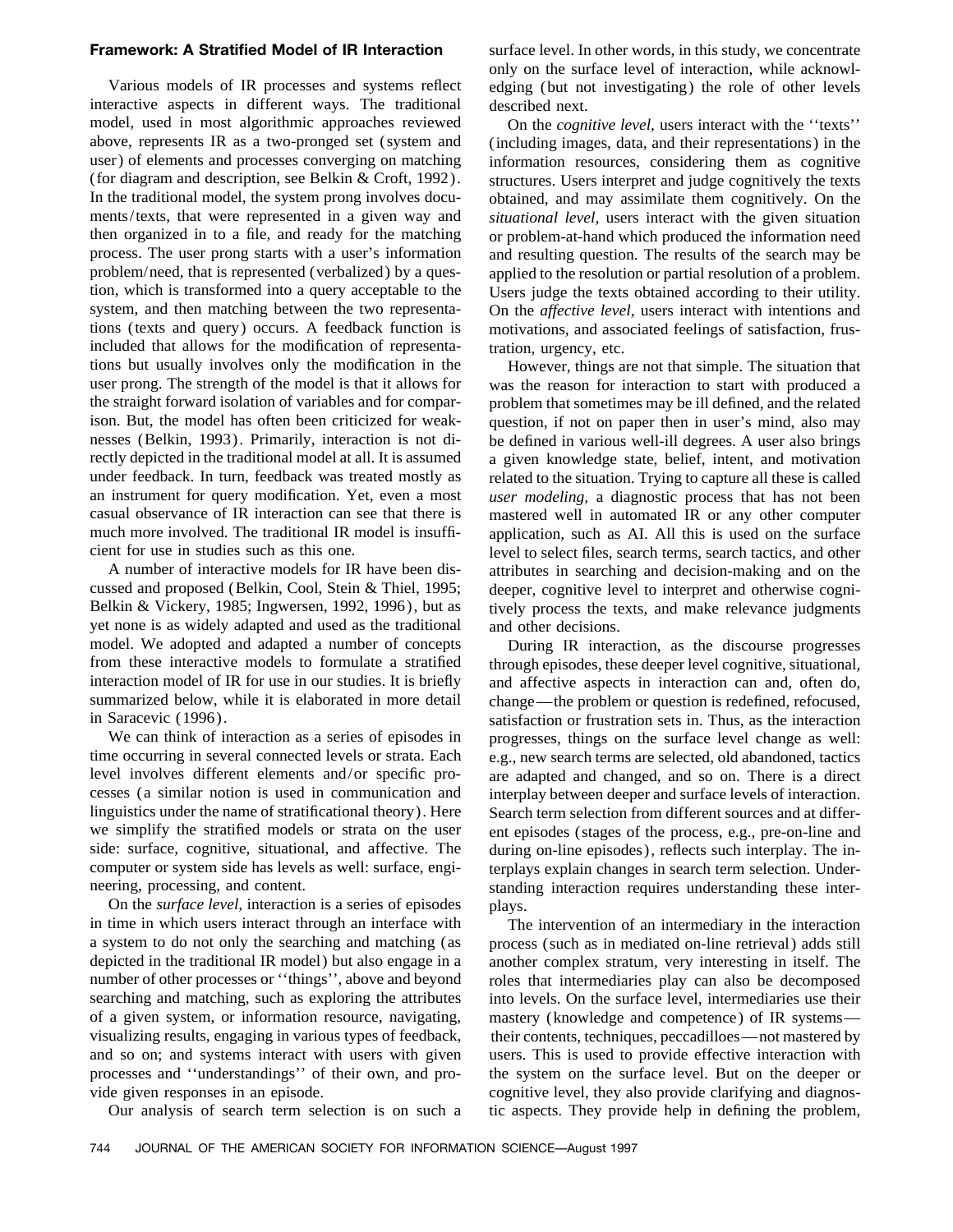| Questions                                                       |                          |
|-----------------------------------------------------------------|--------------------------|
| Number of questions (1 per user)                                | 40                       |
| Hours of videotapes                                             | 46.05 hours              |
| Mean time per question                                          | 69.08 min                |
| Mean time: presearch interview                                  | 13.04 min                |
| Mean time per on-line search                                    | 56.04 min                |
| Search Intermediaries                                           |                          |
| No. of search intermediaries                                    | $\overline{\mathcal{A}}$ |
| Mean experience per intermediary                                | 8.5 years                |
| <b>Items Retrieved</b>                                          |                          |
| Total no. of items retrieved                                    | 6225                     |
| No. of relevant (R) and partially relevant (PR) items retrieved | 3565                     |
| No. of not relevant items retrieved                             | 2660                     |
| Mean precision per question                                     | 57%                      |
| Min/Max of total items retrieved                                | 13/427                   |
| Standard deviation                                              | 85.9                     |
| Min/Max of $R + PR$ items retrieved                             | 1/348                    |
| Standard deviation                                              | 71.43                    |
| Min/Max of not relevant items retrieved                         | 0/180                    |
| Standard deviation                                              | 47.2                     |
| Databases Searched                                              |                          |
| No. of different databases searched                             | 46                       |
| Mean number of databases searched per question                  | 3                        |

TABLE 1. Summary of the data corpus.

focusing the question, and incorporating the context as involved, each doing 10 questions. The 40 questions inwell as other aspects that enter into user modeling. During cluded topics in medicine, social sciences, physical scisubsequent episodes, as the interaction and search prog- ences, and the humanities, and searching as many DIAresses, intermediaries may also suggest changes in the prob- LOG databases as necessary for a given question. Users lem or question definition. All this plays a critical role in filled out a standardized form for the question statement the selection of search aspects on the surface level: files, before the search, listing the title and description of their tactics, and search terms in particular. Thus we treat the question, as is customary in the procedures of the Rutgers selection of search terms as one of the dynamic interactive University libraries. selection of search terms as one of the dynamic interactive processes in IR. The selection process is realized and mani-<br>fested on the surface level, while the effectiveness of search interview and surface level, while the effectiveness of search interview and durterms, involving user relevance judgments, is established ing the actual on-line search. The transaction logs of the at the cognitive and possibly also situational levels.

investigation of mediated on-line searching, reported else- tions and the synchronized transcripts and logs were the where (Saracevic et al., 1989, 1991). Because these pa-<br>basic data for determining search term sources and for pers contain a fuller description of the project as a whole, the analysis of sequences. The transaction logs also prowe will only briefly summarize the project and data in- vided data for the determination of *cycles* (set of comvolved. **mands** between the beginning of a search and the display

the larger study. Forty self-selected academic users (fac- display commands), and moves defined above by Fidel ulty and doctoral students) with real information prob- (1991) study. The variables, moves, and cycles are menlems provided one question each for on-line searching on tioned later in the paper when reporting on the correlation DIALOG. Four professional search intermediaries were with search term sources as variables.

videotaped during a pre-on-line search interview and dursearches were recorded. The discourse between the users and intermediaries was transcribed from the videos. Later, **Methodology for Data Collection and the Data** utterances in the discourse from the transcripts and entries<br> **Corpus** (commands, responses) from the transaction logs were<br>
synchronized as to time of appearance in the total Data used in this analysis were collected during a larger tion to allow for various analyses. The written user ques-Table 1 provides an overview of the data corpus from (printing, viewing) of retrieved items, or between two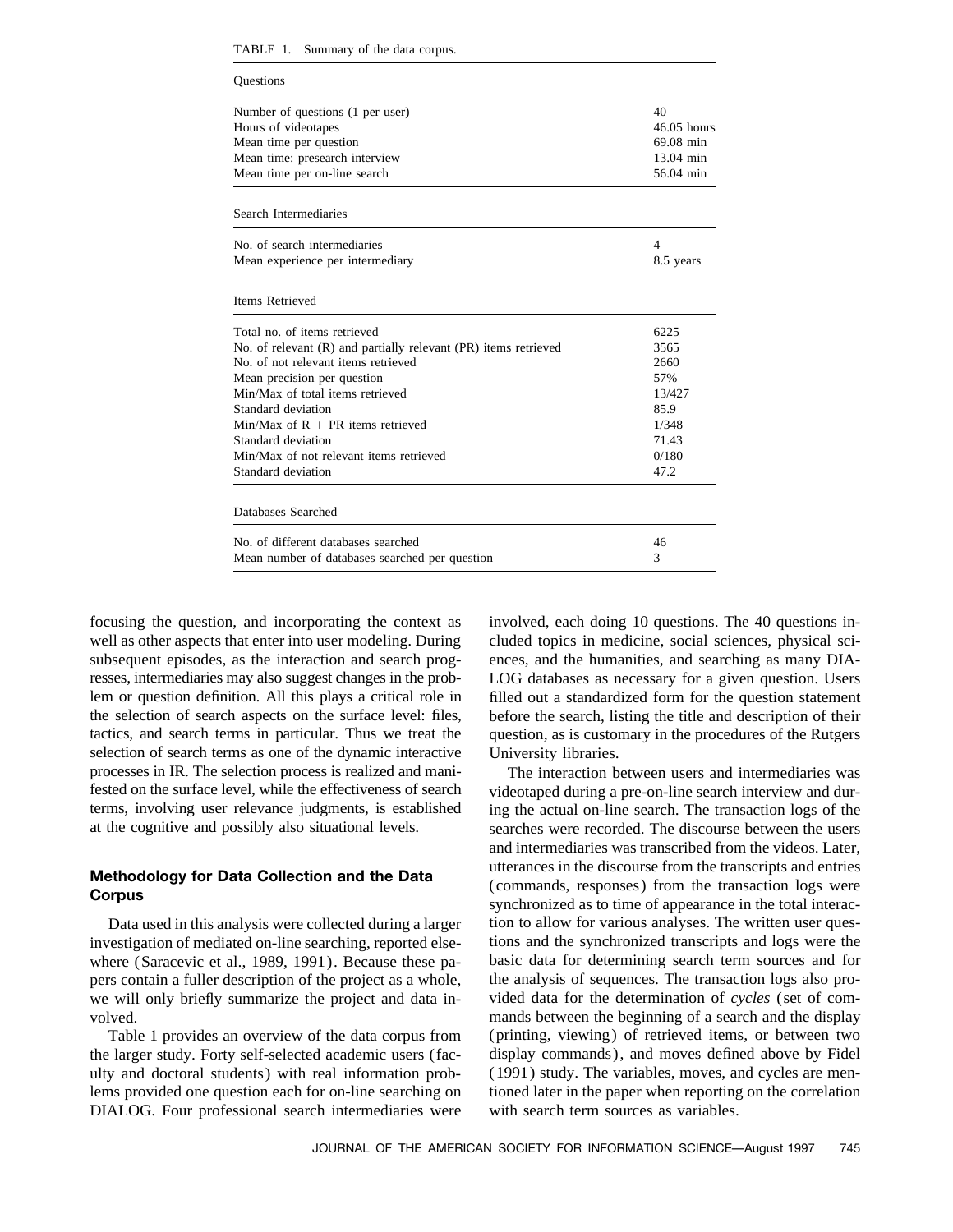trieved during and/or at the end of the search, consisting search term in each item judged relevant  $(R + PR)$  and of the full item, as a database provided. Each user exam- not relevant (NR) was recorded. The search term(s) that ined each retrieved item and judged it as being relevant were responsible for the retrieval were credited so. In (R), partially relevant (PR), or not relevant (NR). We other words, a search term that appears in an item (as provided users with an instruction sheet defining the given by a database) was credited with the retrieval. If a meaning of relevance as being topical relevance; how- search term was specified to appear only in a given field, ever, we can not tell whether users used their own and/ only that field was examined; e.g., if a search term was or other criteria for relevance judgments. These relevance searched as a descriptor only, then only the descriptor judgments were used to determine the effectiveness of field was examined for that term and not the other fields. various search term sources. In addition, users completed Fourth, the number of search terms categorized by sources an extensive questionnaire for each question involving, was summed over the 40 searches. among others, a score on a Likert scale related to a user's To provide some clarification, the user-written quesbroad conceptual knowledge of the domain; specific tion statement was submitted at the outset of interaction; knowledge or expertise on the problem-at-hand; familiar- thus it is the starting point for crediting it as a source of ity with the language or terminology used in the problem a search term. As the interaction progressed, other sources or domain; and overall satisfaction with the results of the of additional search terms were credited in order of apsearch. **pearance** is the source search. **pearance** in the source search is should be stressed: we credited the source

sources. In this, and all other analyses, we collapsed the later time the term was again and again identified through users relevance judgments from three to two classes: another source. Thus, for instance, if a search term was items judged relevant  $(R)$  and partially relevant  $(PR)$  first mentioned in the user's question statement, we credwere collapsed into one category  $(R + PR)$ , from now ited the question statement, and thus the user, irregardless on simply called *relevant.* In other words, we treated if that term was later also found in a thesaurus or was relevance as ''weak'' not ''strong'' relevance (Sara- frequently mentioned by the intermediary. In particular, cevic & Kantor, 1988). This was done for two reasons: we did not analyze the use and effectiveness of thesauri expediency in calculation and, even more importantly, and controlled vocabulary searching. We only credited a isolation of whatever may be relevant to any degree from thesaurus as a source, if, and only if, in the course of that which was definitely judged not relevant. events or episodes, a thesaurus was chosen for elaboration

effectiveness, we used the following data: users' question Data on these aspects are presented in Tables 2–4. statements; transcripts of the user-intermediary discourse; transaction logs; and users' relevance judgments. By us-<br>ing these together, we can credit each search term with<br>its source and each *search statement* (a set of search<br> $\frac{1}{2}$ terms connected with a logical operator, AND, OR, NOT) As mentioned, a major objective was to examine the where a given search term appears with the retrieval of relationship between the search terms and their sources a given item judged relevant or not relevant. We can on the one hand and retrieved items as judged relevant also identify the sequence in use of search terms. After or not relevant by users on the other hand. In this analysis, preliminary analysis of all the data, (using grounded the- we took a two-pronged approach. In the first approach, we ory approach as described by Corbin & Strauss, 1990), concentrated on the sources of search terms that produced we identified all the possible sources of search terms. relevant items only, as presented in Tables 5 and 6. For There were five sources: Question Statement, User Inter- brevity, we refer to terms from a given source that were action, Thesauri, Intermediaries, and Term Relevance responsible for retrieval of relevant items as *relevant* Feedback. They are defined in Figure 1. All later analyses *terms.* refer to these five sources. In the second approach, we analyzed not only search

categorizing the sources of search terms. First, for each items but also those that were responsible for the retrieval of the 40 questions, the total set of search terms was of not relevant items, or had no retrieval. We classified identified and listed. Second, using the user's written the search terms for a given question as to the retrieval question, the transcript of the user-intermediary dialogue of items judged for relevance in four effectiveness catego-(or where necessary the videotape itself), and the syn- ries as defined in Figure 2: terms that retrieved relevant chronized search log, the *first mention* of the search term items only; terms that retrieved both relevant and not

Users were provided with a printout of all items re- was identified as to its source. Third, the presence of a

These variables are also correlated with search term where a term was mentioned first, irregardless if at a on what to search on and as a result a new search term **Methods of Analysis Methods of Analysis Methods of Analysis** source. (If we used another policy, e.g., where the user *Identification of Search Term Sources* is not required to submit a written question, but s/he presents it verbally during interaction with an intermedi-For the analysis of sources of search terms and their ary, our results may or may not differ—we don't know).

The following method was used in determining and terms that were responsible for the retrieval of relevant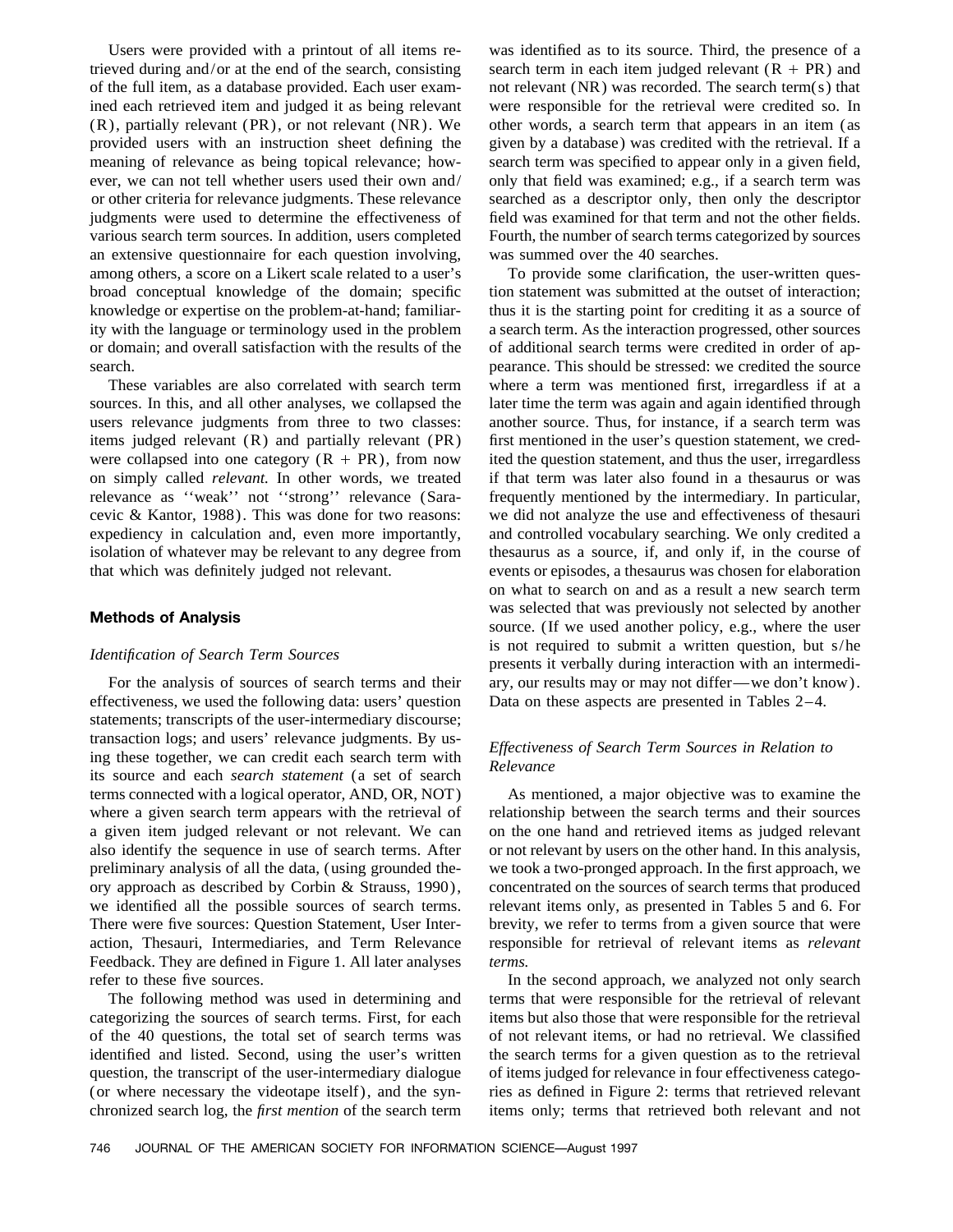| <b>Search Term Source</b>               | Description                                                                                                                         |
|-----------------------------------------|-------------------------------------------------------------------------------------------------------------------------------------|
| <b>Question Statement (QS)</b>          | Search terms derived from the user's written<br>statement of their information problem and<br>request.                              |
| User Interaction $(UI)$                 | Search terms suggested by the user prior and/or<br>during the online search, and not derived from<br>the user's question statement. |
| Thesaurus (TH)                          | Search terms derived from a database<br>thesaurus.                                                                                  |
| Intermediary (IN)                       | Search terms suggested by an intermediary<br>prior and/or during the online search                                                  |
| <b>Term Relevance Feedback</b><br>(TRF) | Search terms suggested either by user or<br>intermediary from retrieved items identified by<br>the user as relevant.                |

FIG. 1. Definition of sources of search terms.

relevant items; terms that retrieved not relevant items connectors (AND, OR, NOT) between terms in search only; and terms that had zero retrievals (e.g., some terms statements with more than one search term. Thus, a proin a logical OR sequence can have zero retrievals). The portional weighting scheme for search terms in a statesecond category is a recognition that there are search ment was developed. The idea was to normalize by terms that are responsible for retrieval of both items weighting the retrieval contribution of all relevant and not judged relevant and at the same time also for other items relevant items, taking into account the logical connections judged not relevant. To get a more general picture of between terms in a search statement, and then to add the effectiveness, we collapse the effectiveness categories total weight for all search terms in a statement retrieving from four to two: *positive effectiveness* by adding terms a given item—be it relevant or not relevant. We started in categories  $R + (R + N)$ , i.e., we combine terms that by taking the position that the total weight for all search produced any relevant items; and *negative effectiveness* terms in a search statement in relation to retrieval of an by adding terms in categories  $N + Z$ , i.e., combining item equals one. This weight then is distributed among terms that retrieve only not relevant items or had no re- search terms based on the given logical combination contrievals at all. In this way, we can separate clearly those necting the terms. In other words, each item retrieved terms that produced any relevant items from those that (relevant or not relevant) by a search statement had a were total duds. The results are presented in Tables 7 total weight of 1; each term contributing to the retrieval and 8. of that item received a proportion of 1, according to the

# following rules: *Proportional Term Weighting*

The preceding procedure for identifying and categoriz- (1) If only one term in a search statement is responsible ing sources did not include the consideration of the logical for the retrieval of an item, its retrieval weight is 1.

- -

| <b>Search Term Categories</b>             | Description                                                                                                   |
|-------------------------------------------|---------------------------------------------------------------------------------------------------------------|
| $R =$ relevance only                      | Search terms that retrieved relevant items<br>only                                                            |
| $(R + N)$ = mixed relevance               | Search terms that retrieved both - at times<br>relevant and at times non relevant items                       |
| $R + (R + N) =$ positive<br>effectiveness | Search terms that retrieved relevant items,<br>i.e. at times both relevant items only and<br>mixed retrievals |
| $N =$ non relevance only                  | Search terms that retrieved non relevant<br>items only                                                        |
| $Z =$ zero retrieval                      | Search terms that retrieved nothing                                                                           |
| $N + Z$ = negative effectiveness          | Search terms that retrieved only non<br>relevant items or retrieved nothing                                   |

FIG. 2. Categories of search term sources according to the effectiveness of retrieval.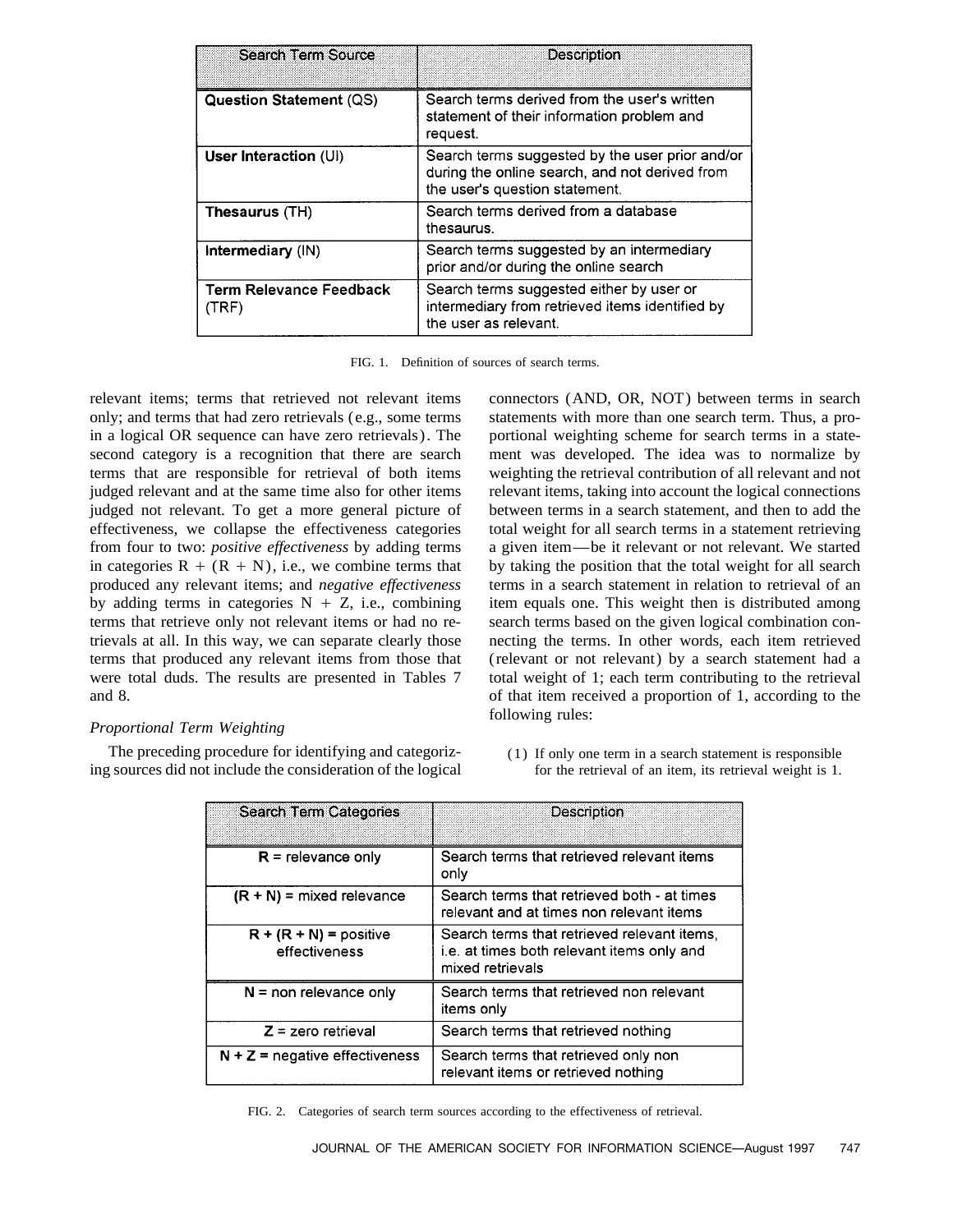- (2) If more than one term is responsible for the retrieval *Relationship between Search Term Variables and Other* of an item, each term received a proportional re- *Variables* trieval weighting. If the search statement connects
- be excluded as having responsibility for the retrieved *result in high precision?*
- in this weighting scheme, it was credited even while not present in the retrieved item. **Results**

For each search term, the proportional weights are *Sources of Search Terms* summed over the number of items retrieved. So if apples retrieved 5 items with proportional weights of 1, 0.33, The total number of search terms used in the 40 ques-0.5, 0.33, and 1, then the proportional weight for apple tions was 593, with a mean of 15 per question, a maxifor the whole search is 3.16. Note that the source of apple mum of 43, a minimum of 4, and a standard deviation of and other terms was already determined, thus we can 8.77. The variation in the number of search terms across determine the proportional weight numbers and relative questions was relatively large, probably reflecting the vapercentages of the sources for all the terms in the search riety in the complexity of the questions submitted. The and then sum them for the 40 questions. The results are distribution of these 593 search terms across the five presented in Table 9. Sources is presented in Table 2. The basic results are

larities versus randomness existed in the transition from role of interaction was even larger: of the 361 user terms, the use of one search term (categorized by a given source) 227 (or 38% of the total of 593 terms) came from the to another search term (from whatever source), in the written Question Statement and 134 (23% of total) came sequence of search terms as they were used during the from the User Interaction, that is, they were generated search process. To observe the transitions, we applied the during the interaction. Thus, if we add these 23% to the log-linear analysis, using methods described by Knoke rest of the terms, *we can attribute 62% of search terms* and Burke (1980), and specific refinements and interpre- *to the interaction processes.* This indeed illustrates in a tations developed by Mokros (1984). Log-linear analysis simple but powerful way the contribution of interaction is a powerful method to examine the patterns and dynam- to search term selection. ics of sequences in a process. In this study, log-linear Thesauri contributed 19% of the search terms. (As a analysis was used to examine the patterns of change be- remainder: we looked for the first appearance of a search tween the use of search terms as to their sources and term as to its source; if a search term was at any time in determine whether significant patterns exist in the se- the process of being searched as a descriptor from a thequence of terms used at time  $T$  and those used at time  $T$  saurus but first was identified by some other source, then

search terms with a logical AND, (e.g., apple and The project as a whole involved the collection of data orange), both terms are considered to contribute on a number of variables that characterize the users, quesequally to the relevant retrieval and both receive a tions, interaction, searches, and search outcomes. In this proportional retrieval weighting of 0.5. (Adjacency paper, we report on the variables related to search termi-<br>command between terms was treated as AND). If nology However, we performed correlation analysis command between terms was treated as AND). If<br>three search terms contributed to the retrieval of the<br>item, each search term received a proportional re-<br>trieval weighting of 0.33.<br>(3) If two terms are linked by logical OR ( trieved item, that term was weighted 1 (if apple applement in the item and orange did not, then applement of variables: cycles and moves, as defined above; and user received weight of 1 and orange received nothing). characteristics, such as domain knowledge, also as defined If both terms appeared in the item, each term re- above. For example, we asked questions such as: *Did* ceived 0.5 retrieval weighting, as neither term could *questions using high number of Question Statement terms*

(4) Search terms excluded by the logical NOT e.g.,<br>
(apple and orange not pear), are considered to con-<br>
tribute to retrieval and thus, they also receive a pro-<br>
portional weighting, e.g., pear is weighted 0.33. The<br>
case

interesting from a number of perspectives. Users were responsible for 61% of terms, which means that 39% Transition in Sequence of Search Term Use came from other sources during the interactive process.<br>In other words, users were *not* responsible for 39% of The objective of this analysis was to determine if regu-<br>search terms, which is a large percentage. Actually, the

/ 1. The results are presented in Tables 10 and 11. the thesaurus was *not* credited. Thus 19% does not repre-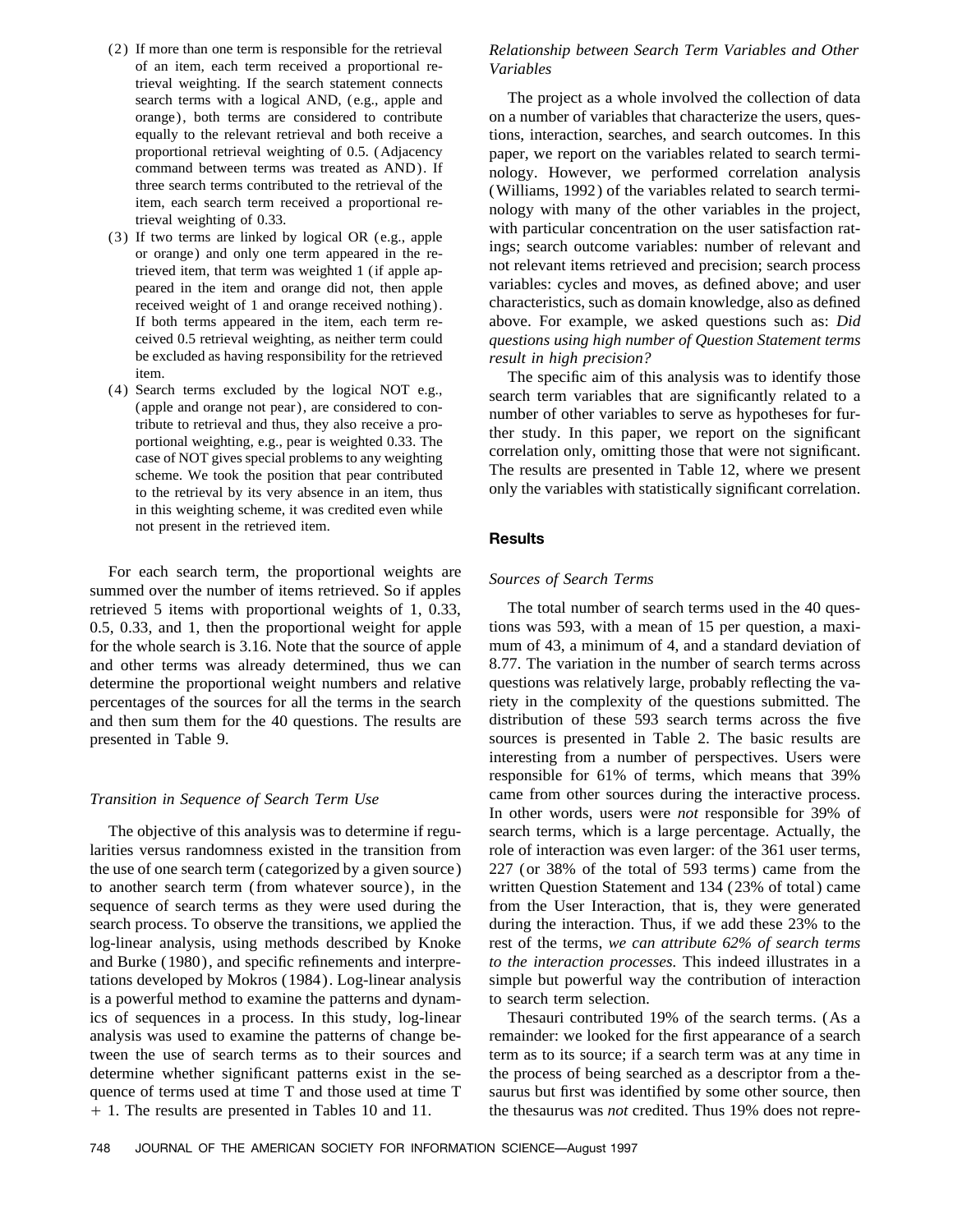TABLE 2. Number and percentage of total search terms selected from role of intermediaries was not the selection of search each source.

| Total terms |                        |  |  |
|-------------|------------------------|--|--|
| Number      | Percent of total terms |  |  |
|             |                        |  |  |
| 227         | 38                     |  |  |
| 134         | 23                     |  |  |
| 361         | 61                     |  |  |
| 113         | 19                     |  |  |
|             |                        |  |  |
| 25          | 4                      |  |  |
| 42          | $\overline{7}$         |  |  |
| 67          | 11                     |  |  |
| 52          | 9                      |  |  |
| 593         | 100                    |  |  |
|             |                        |  |  |

terms, i.e., when some relevant items were retrieved, their<br>examination suggested 11% of the new, additional terms.<br>Out of the 67 terms selected from this source, 25 (37%)<br>were selected by users and 42 (63%) by intermediar vance Feedback results in a broader context, there was a<br>
or the Term Relevance Feedback. These are fairly high<br>
or dexamination of retrieved items as to their relevance<br>
during the interaction. In search derms involving t *What is happening during relevance examination in IR interaction?* (As an aside: we do not know what percent-<br>
TABLE 3. Distribution of sources across question: Number of quesage of the search terms are generated by various automatic tions in which each search term source was used. feedback techniques mentioned above, but it may be of interest to compare them with our data. *Are the percentages comparable?*)<br>Finally, intermediaries contributed, on their own, 9%

of terms—a relatively small amount (this is independent of attribution to intermediaries of terms selected from Term Relevance Feedback—there we took the stance that the retrieved items were the sources and not who selected them from those items). However, the impression of a ''small amount'' may be misleading because the primary Number of questions, 40.

terms but the diagnosis and conduct of an effective search and interaction. As shown in the preceding paragraph, intermediaries also contributed significantly to the selection of search terms during relevance feedback. We do not know what would have happened if there were no intermediaries to affect term selection from any other<br>sources, but clearly they played a significant role in the<br>identification and selection. As yet it is not clear at all to what extent such a role could be played for end users by an automated process, i.e., an "intelligent" interface. At minimum, such an interface would have to guide users in the selection of search terms beyond some 38% of terms that the users originally brought to the process.

### **Distribution of Sources Across Questions**

In Table 3, we present the number and proportion of Number of questions, 40. Sources.<br>Sources.

Secause a written question statement was a starting<br>ments, it represents the sources of search terms first identi-<br>fied through a thesaurus).<br>However not all the other sources were used in all quesfied through a thesaurus).<br>
Term Relevance Feedback (TRF) contributed 11% of terms. User Interaction as a source was found in 70% of terms, i.e., when some relevant items were retrieved, their questions. Term Relevance Fee

|                           | Used in questions |                          |  |  |
|---------------------------|-------------------|--------------------------|--|--|
| Search term source        | Number            | Percent of all questions |  |  |
| <b>Ouestion Statement</b> | 40                | 100                      |  |  |
| User-Interaction          | 28                | 70                       |  |  |
| Term Relevance Feedback   | 22                | 55                       |  |  |
| Intermediary              | 20                | 50                       |  |  |
| Thesaurus                 | 20                | 50                       |  |  |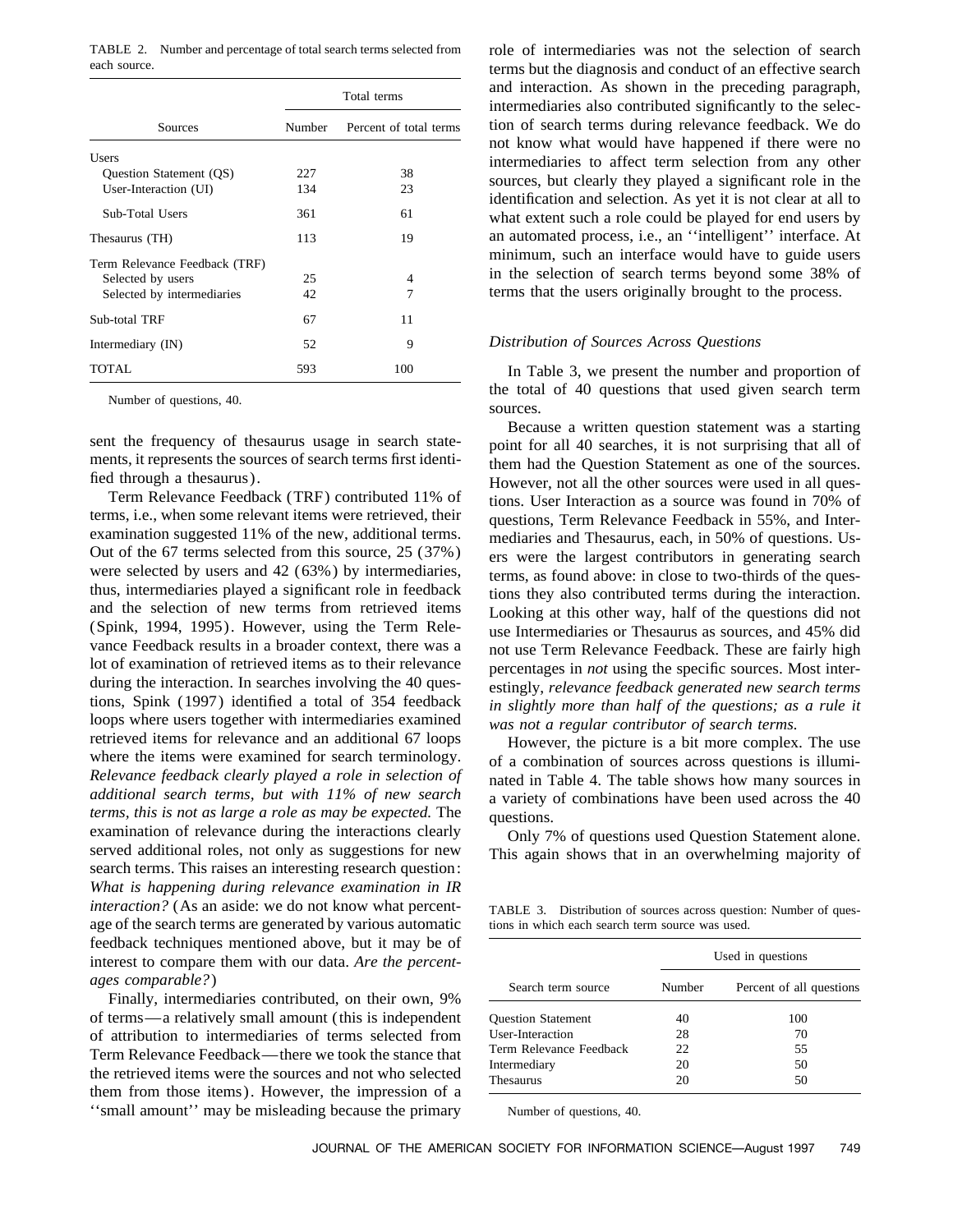| Sources                        | Used in no.<br>of questions | Percent of<br>all questions | Cumulative, % |
|--------------------------------|-----------------------------|-----------------------------|---------------|
| Single sources of search terms |                             |                             |               |
| QS alone                       | 3                           | 7                           | 7             |
| Two sources of search terms    |                             |                             |               |
| QS/UI                          | 3                           | 7                           |               |
| <b>UI/TRF</b>                  | 2                           | 5                           |               |
| <b>UI/TH</b>                   | 1                           | 3                           |               |
| UI/IN                          | 1                           | 3                           |               |
| Subtotal                       | 7                           | 18                          | 25            |
| Three sources of search terms  |                             |                             |               |
| UI/QS/TRF                      | $\overline{4}$              | 10                          |               |
| UI/QS/IN                       | 4                           | 10                          |               |
| UI/QS/TH                       | 3                           | 7                           |               |
| QS/IN/TRF                      | 1                           | 3                           |               |
| QS/TH/TRF                      | 1                           | 3                           |               |
| Subtotal                       | 13                          | 33                          | 58            |
| Four sources of search terms   |                             |                             |               |
| UI/QS/TRF/TH                   | 3                           | 7                           |               |
| UI/QS/TH/IN                    | 3                           | 7                           |               |
| UI/QS/IN/TRF                   | $\overline{2}$              | 3                           |               |
| QS/TH/TRF/IN                   | 1                           | 3                           |               |
| Subtotal                       | 9                           | 22                          | 80            |
| Five sources of search terms   |                             |                             |               |
| UI/QS/TH/TRF/IN                | 8                           | 20                          | 100           |
| Total                          | 40                          | 100                         |               |

| TABLE 4. Distribution of sources across questions: Combinations of sources used to select search terms |  |  |  |
|--------------------------------------------------------------------------------------------------------|--|--|--|
| in given number of questions.                                                                          |  |  |  |

Number of questions, 40; QS, Question Statement; UI, User Interaction; IN, Intermediary; TH, Thesaurus; TRF, Term Relevance Feedback.

search terms. In 18% of questions, there were two sources retrieved relevant items with a mean of 9 per question, a used; in 33% three sources; in 22% four sources, and in maximum of 25 and a minimum of 1. The rest of the 20% all five sources. *It is interesting to observe that all* terms, or 36%, did *not* contribute to retrieval of relevant *five sources were used in only one-fifth of the questions.* items, as will be further elaborated in the next section. Thus, the variety of sources used in various questions is Search terms selected from users' Question Statements quite variable. In all probability, this is dependent on the were the most productive in the retrieval of relevant items; characteristics of the question, such as broad or specific, while they constituted 38% of the total search terms (see but we have not investigated this aspect of the data. Table 2), they were responsible for close to half (49%) of

between search term sources to items judged relevant by and intermediaries selected 32 (68%); thus intermediaries users. (As mentioned, we call terms that retrieved relevant were better at spotting potentially relevant terms. Thesauitems *relevant terms.*) Table 5 shows how the five differ- rus was responsible for 14% of relevant terms, while ent sources contributed to retrieval of relevant items: the Intermediaries contributed 6% of such terms. first column lists the sources; the second gives the number Let us now concentrate on the last column of Table 5: of relevant terms from each source and in parentheses the it shows the percentage of relevant terms from each total number of terms for the source (as given in Table source (i.e., percent of the total number of terms for the 2); the third column has the percentages of relevant terms source that contributed to the retrieval of relevant items). from each source (i.e., percent of 378 relevant terms); This analysis allows a further comparison of the effectiveand the last column provides the percentage of relevant ness of search terms from different sources. Most Questerms for each source in relation to total number of terms tion Statement terms (81%) contributed to the retrieval for the source (e.g., for Question Statement 81% out of of relevant items—this is more than any other source. In the total number of 227 terms produced relevant an- comparison, 71% of Term Relevance Feedback terms, swers). 52% of User Interaction terms, 46% of Thesaurus terms,

questions interaction played a role in the selection of other Of the total of 593 search terms, 378, or 64%, of terms terms retrieving relevant items. User Interaction generated Effectiveness of Search Term Sources in Retrieval of another 19% of the relevant terms; thus users were re-<br>Relevant Items Term Rel-<br>evance Feedback contributed 47 or 12% of 378 relevant In this analysis, we concentrate on the relationship terms; of the 47 terms, users selected 15 (32% of 47)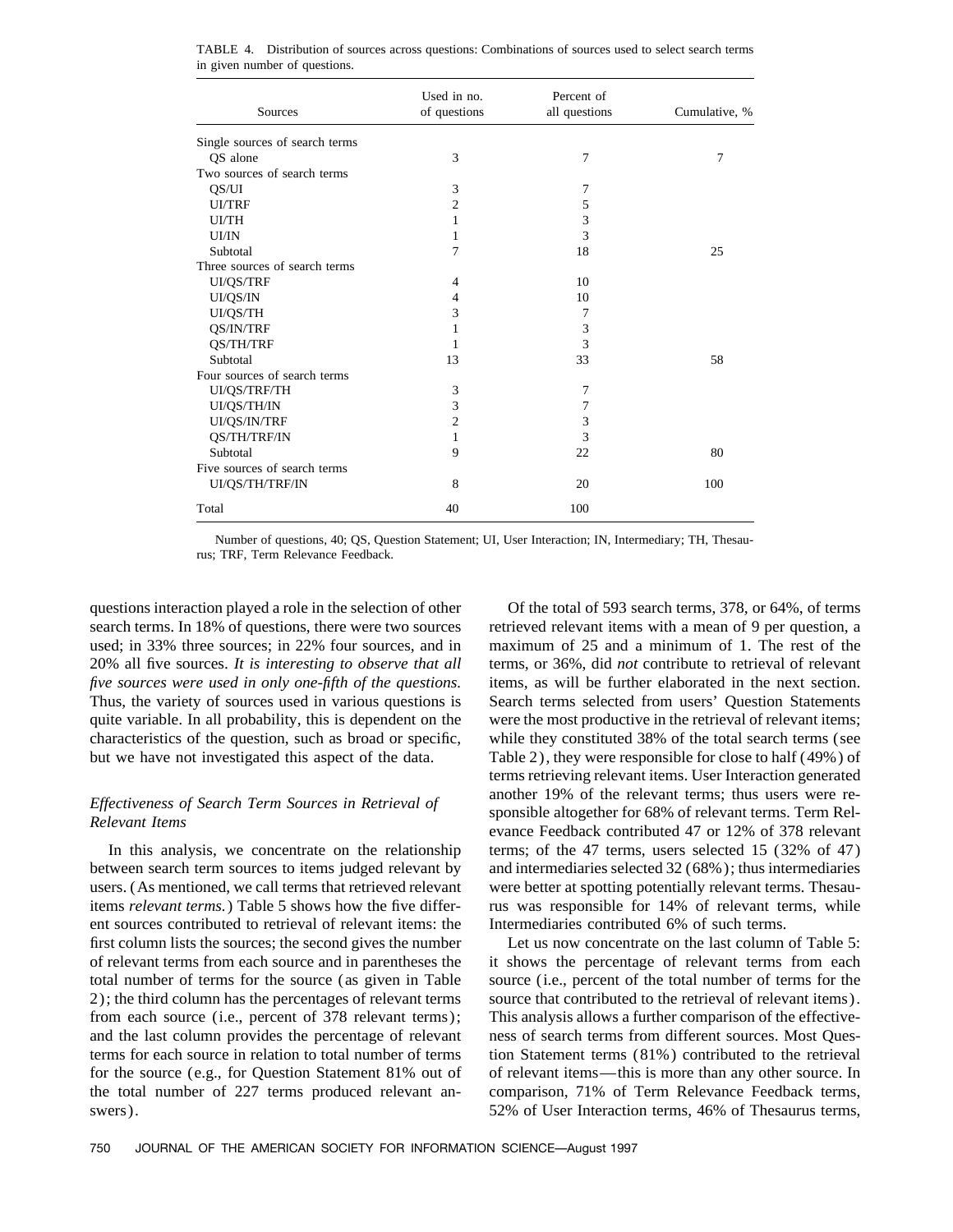TABLE 5. Effectiveness: Number of search terms from each source retrieving relevant items (relevant terms).

|                                | Relevant terms                                                |                                                                              |  |
|--------------------------------|---------------------------------------------------------------|------------------------------------------------------------------------------|--|
| Sources                        | Number of relevant terms<br>(total no. of terms for a source) | Percent of total relevance terms<br>(percent of relevant terms for a source) |  |
| <b>Users</b>                   |                                                               |                                                                              |  |
| <b>Ouestion Statement (OS)</b> | 185 (227)                                                     | 49% (81%)                                                                    |  |
| User-Interaction (UI)          | 70 (134)                                                      | 19% (52%)                                                                    |  |
| Subtotal Users                 | 255 (361)                                                     | 68% (71%)                                                                    |  |
| Thesaurus (TH)                 | 52 (113)                                                      | 14% (46%)                                                                    |  |
| Term Relevance Feedback (TRF)  |                                                               |                                                                              |  |
| Selected by users              | 15(25)                                                        | 4% (60%)                                                                     |  |
| Selected by intermediaries     | 32(42)                                                        | 8% (76%)                                                                     |  |
| Subtotal TRF                   | 47 (67)                                                       | 12% (70%)                                                                    |  |
| Intermediary (IN)              | 24 (52)                                                       | 6% (46%)                                                                     |  |
| <b>Total Terms</b>             | 378 (593)                                                     | 100% (64%)                                                                   |  |

Total number of search terms, 593.

the proportion of relevant terms differ significantly from their combinations in search statements produced smaller source to source. **proportions** of relevant answers.

The preceding table deals with the number of search terms from different sources responsible for retrieval of *Search Term Sources across Effectiveness Categories* relevant items. In Table 6, we expand the analysis to incorporate the actual number of relevant items retrieved In the preceding section, we dealt with the retrieval of by different sources used singly or in combination in relevant items only. Now we are expanding the analysis search statements. To simplify, in this table only, we to deal with the retrieval of any kind of retrieved items combined sources Question Statement and User Interac- according to effectiveness categories, as defined in Figure tion into one category called User. For example, the total number of relevant items was 3,565 (see Table 1); search Statements that have User as a sole search term source TABLE 6. Effectiveness: Number of relevant items retrieved by each statements. retrieved 1,801 of these relevant items, while search statements that have User and Thesaurus as a source retrieved 911 relevant items.

Half of the  $3,565$  relevant items were retrieved by search statements with terms from only one source: the User. However, the other half of the relevant items came from search statements consisting of other sources alone or in combination with each other, including User. This is another way to illustrate the power of interaction and the power of sources of search terms other than User. *Half* of the relevant items were retrieved by search statements *incorporating user-generated search terms alone, but another half were retrieved by search statements incorporat*ing search terms from other sources in various combina*tions with user terms or terms from other sources.* Interestingly, 25% (half of that other half) of relevant

items were retrieved by search statements that combined User and Thesaurus as a source, but only 7% that combined User and Term Relevance Feedback. Term Relevance feedback alone or in any combination with other sources in search statements produced only 531 or 15% of the relevant items (recall from Table 2 that Term Relevance feedback accounted as a source for 67 or 11% of all terms). Thus, no matter how we look at it relevance<br>feedback, while being a factor, proportionally it was not constant and a statement; UI, User Interaction; IN, Intermediary; TH, a large factor in retrievals. Surprisingly, it was not used Thesaurus; TRF, Term Relevance Feedback; User, QS + UI.

and 46% of Intermediary terms were relevant terms. Thus, much and it did not produce much. The rest of sources and

|                          | Relevant items retrieved |                                       |  |
|--------------------------|--------------------------|---------------------------------------|--|
| Sources                  | Number                   | Percent of total<br>of relevant items |  |
| Single sources           |                          |                                       |  |
| User $(QS + UI)$         | 1801                     | 50%                                   |  |
| <b>TRF</b>               | 39                       | 1%                                    |  |
| TH                       | 39                       | 1%                                    |  |
| IN                       | $\theta$                 | 0%                                    |  |
| Subtotal single sources  | 1879                     | 53%                                   |  |
| Two sources              |                          |                                       |  |
| User/TH                  | 911                      | 26%                                   |  |
| User/TRF                 | 267                      | 7%                                    |  |
| User/IN                  | 202                      | 6%                                    |  |
| TH/TRF                   | 35                       | 1%                                    |  |
| <b>IN/TH</b>             | 16                       | 0.4%                                  |  |
| Subtotal two sources     | 1431                     | 40.4%                                 |  |
| Three or more sources    |                          |                                       |  |
| User/TH/TRF              | 148                      | 4%                                    |  |
| User/IN/TH               | 65                       | 2%                                    |  |
| User/IN/TRF              | 13                       | 0.4%                                  |  |
| User/IN/TH/TRF           | 29                       | 0.8%                                  |  |
| Subtotal three + sources | 255                      | 7.2%                                  |  |
| Total Relevant items     | 3565                     | 100%                                  |  |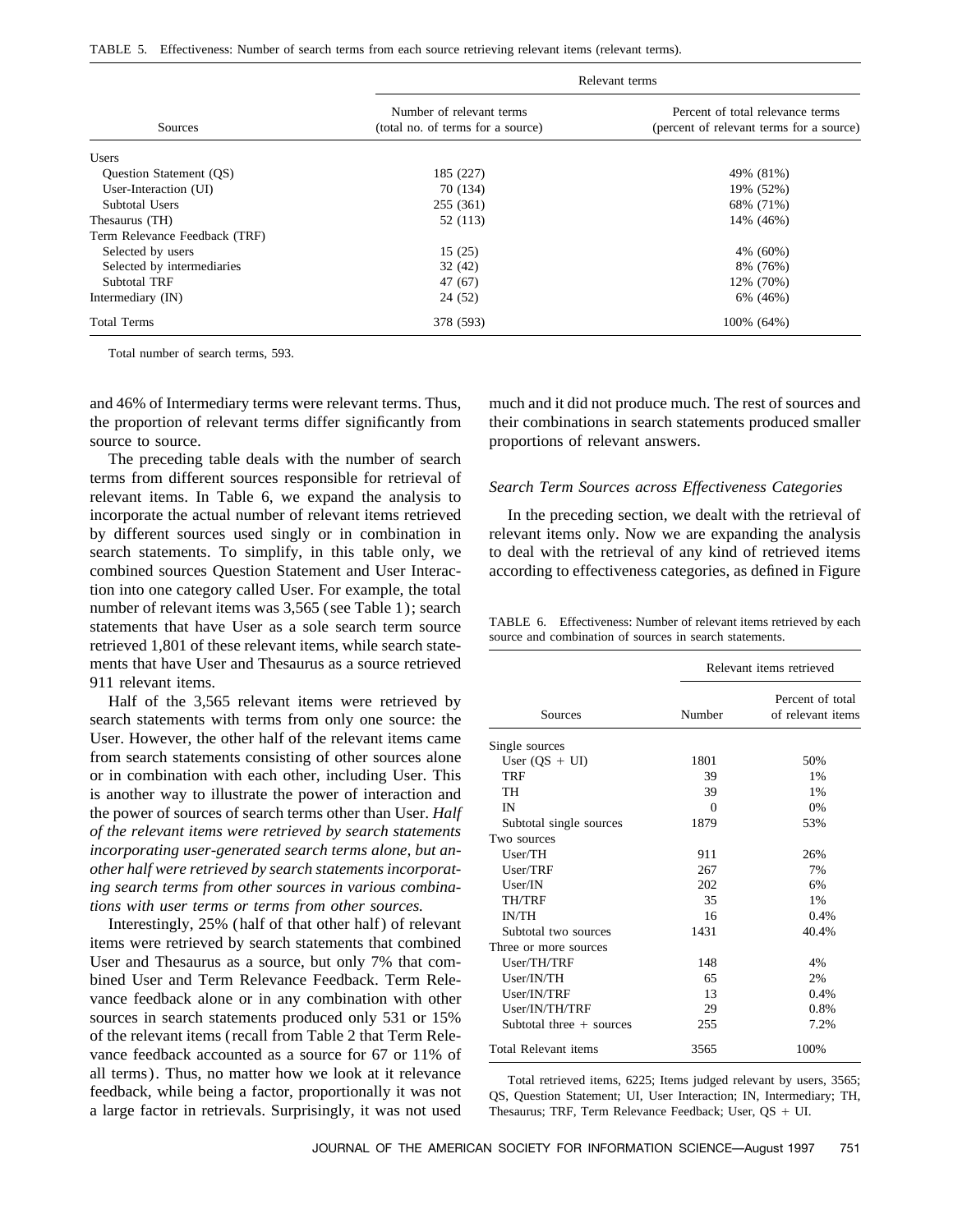TABLE 7. Effectiveness: Number of search terms in each effective- finding supports the hypothesis, long held, that interactive

|                                         | Search terms |         |  |
|-----------------------------------------|--------------|---------|--|
| Effectiveness category                  | n            | Percent |  |
| Relevant items only $(R)$               | 25           |         |  |
| Relevant & Non relevant items $(R + N)$ | 353          | 60      |  |
| Subtotal $R + (R + N)$                  | 378          | 64      |  |
| <b>Positive Effectiveness</b>           |              |         |  |
| Nonrelevant items only (N)              | 147          | 25      |  |
| Zero retrievals (Z)                     | 68           | 11      |  |
| Subtotal $N + Z$                        | 215          | 36      |  |
| Negative Effectiveness                  |              |         |  |
| Total                                   | 593          | 100     |  |

with each of the four effectiveness categories, e.g., it  $\leq 0.0000$  with 12 degrees of freedom, showing significant shows that there were 25 terms that were responsible for differences in the distribution of search terms and their the retrieval of relevant items only and 68 terms that did sources within the four effectiveness categories. not retrieve by themselves any items—some other term Let us now concentrate on positive and negative effecor terms in the search statement where these zero terms tiveness. Considering the total terms within each category, were used were responsible for the retrieval. Questions Statement terms had by far the highest positive

of retrieval effectiveness. Note that a very small percent- About half of User Interaction terms had positive and the age, 4%, of the total of 593 search terms produced rele- other half negative effectiveness. *Thus, the users were* vant items only. By far the largest percent of search terms, *most effective in term selection when they had to write* 60%, was responsible for the retrieval of both relevant *the question down, suggesting that this is a good practice* and not relevant items. *In other words, for well over in general regardless if intermediaries are involved.* Rele*half of the terms, relevance goes both ways: some items* vance Feedback terms also had a high (70%) percentage *retrieved by the same terms are relevant, others are not.* of its terms producing positive effectiveness—when se-Of course, this presents a major problem in professional lected (and not many were) Relevance Feedback Terms practice and in retrieval algorithms in the selection of are effective in a positive way more than two-thirds of search terms, because while the judicious selection of the time. In contrast, sources Intermediary and Thesaurus search terms greatly affects retrieval of relevant items, had each less than half (46%) of terms associated with there are other aspects in the items themselves that are positive retrievals. Thus there is a considerable difference important in relevance judgments. It is trivial but still between sources in positive and negative effectiveness. important to observe that yes, without given search However, we cannot assume that all negative effectiveterm(s) a relevant item cannot be retrieved, however, the ness terms are ''bad'' in themselves. Trial and error with mere presence of a search term is not the only variable in those often leads to selection of other terms that have determining relevance. The nature or content of retrieved positive effectiveness. items is also a significant variable and so are a number of other variables. This may be disappointing, but no *Proportional Term Weighting in Retrieval* matter how judicious, the selection of search terms alone does not determine relevance—the majority of the same This analysis took into account retrieval of all items terms will retrieve both relevant and not relevant items. (relevant and not relevant) by the search statements as a But judicious selection may sharpen to some extent the whole. That is, it took into account the logical connections precision and recall. Altogether, some 64% of search between terms by proportionally distributing a weight terms was associated with positive effectiveness. among terms in a search statement responsible for re-

vant answers only, while 11% of terms retrieved nothing section *Methods of Analysis*. Table 9 contains an analysis at all. Thus, 36%, or more than one-third, of terms have of the proportion (percentage) of the contribution of been associated with negative effectiveness. Thus, one- terms from each source in search statements for each of third of terms retrieved only not relevant items or failed the 40 questions. We provided here, for the first time, to produce any retrievals at all! *For us, this high propor-* detailed analysis, question by question, to illustrate the *tion of negative effectiveness was a surprise; we consider* mentioned wide variation among questions, in addition *this one of the most significant findings in the study.* This to providing a mean in the last row. The table shows

ness category. IR is to a significant extent a trial and error procedure (Swanson, 1977).<br>These results are further amplified in Table 8 where the

sources of search terms are associated with the four effectiveness categories. The table shows, for instance, that Question Statements contributed a total of  $227$  search terms; of these, 11 (5%) were responsible for retrieval of relevant items only and  $174$  (77%) for retrieval of both relevant and not relevant; thus  $185$  (82%) of Quest were associated with positive retrieval, while 42 or 18% were responsible for negative retrievals. Obviously, the last column in Table 8 provides the same data as in Table 2, and the last row the same data as in Table 7.<br>Each source produced terms that fell within each effec-

tiveness category, but sources differed in their contribution. A chi-square analysis of Table 8 (excluding columns 2. Table 7 shows the number of search terms associated for positive and negative retrieval) proved significant at *P* 

Even this basic data reveals some interesting aspects (82%) and the lowest negative effectiveness (18%).

A significant 25% of search terms produced not rele- trieval of all items according to rules presented in the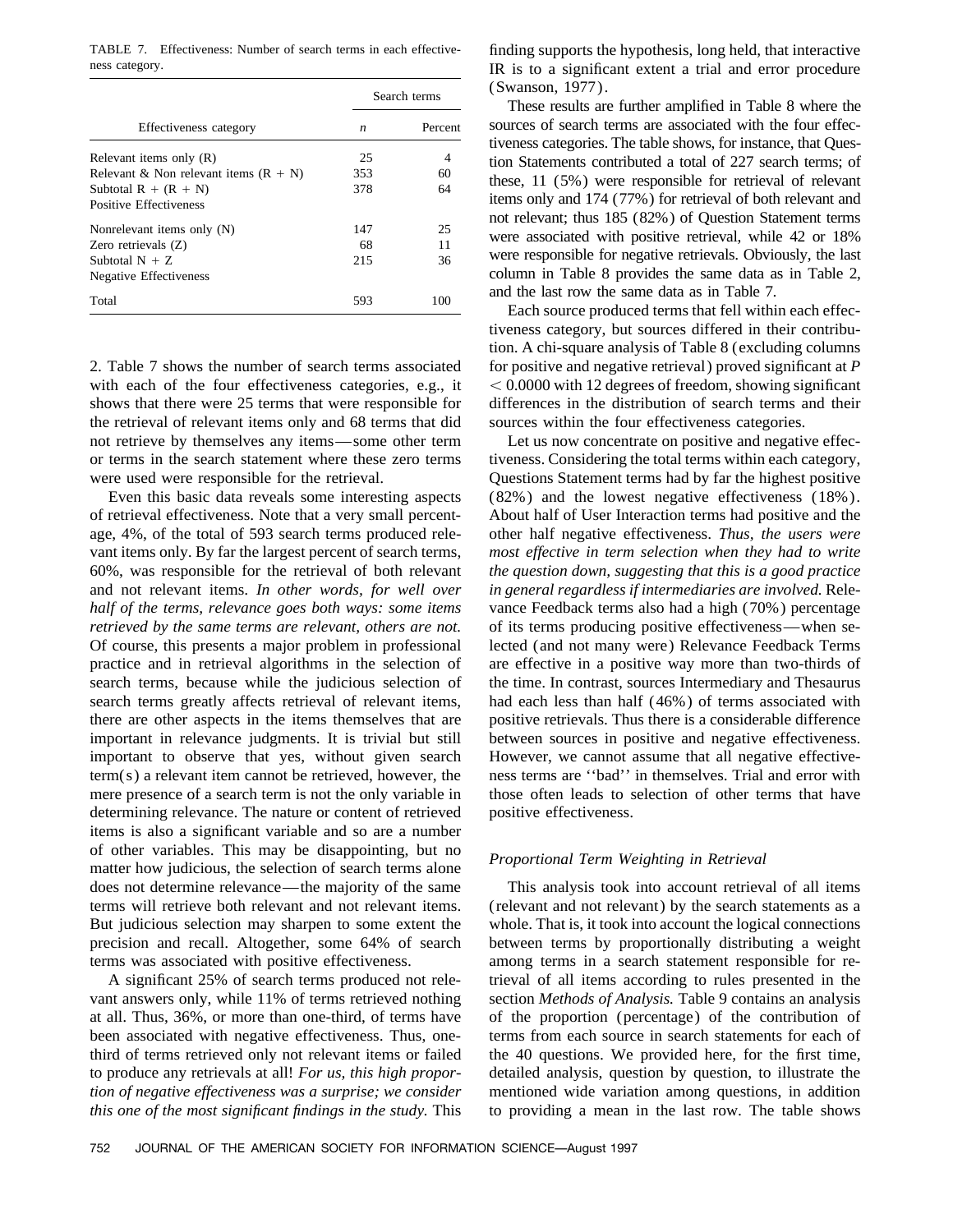TABLE 8. Effectiveness: Number of search items from each source in each effectiveness category.

| Term source |       |             |                                            | Effectiveness categories |         |                                        |              |
|-------------|-------|-------------|--------------------------------------------|--------------------------|---------|----------------------------------------|--------------|
|             | R(% ) | $R + N$ (%) | Subtotal positive<br>effectiveness $(\% )$ | N(% )                    | Z(%)    | Subtotal negative<br>effectiveness (%) | Total $(\%)$ |
| QS          | 11(5) | 174 (77)    | 185 (82)                                   | 30(13)                   | 12(5)   | 42 (18)                                | 227          |
| UI          | 7(5)  | 63 (47)     | 70 (52)                                    | 51 (38)                  | 13(10)  | 64 (48)                                | 134          |
| IN          | 3(6)  | 21 (40)     | 24 (46)                                    | 16(31)                   | 12(23)  | 28 (54)                                | 52           |
| <b>TH</b>   | 2(2)  | 50 (44)     | 52 (46)                                    | 34(30)                   | 27(24)  | 61 (54)                                | 113          |
| <b>TRF</b>  | 2(3)  | 45 (67)     | 47 (70)                                    | 16(24)                   | 4(6)    | 20(30)                                 | 67           |
| Total       | 25(4) | 353 (60)    | 378 (64)                                   | 147(25)                  | 68 (11) | 215(36)                                | 593 (100)    |

Positive effectiveness,  $R + (R + N)$ . Negative effectiveness,  $N + Z$ . Percentages of positive and negative effectiveness (in parentheses) relate to total number of terms for a source. Total number of search terms, 593.

weighted terms came from Question Statement as a statements, produced about one-fifth of all retrievals. This source, and in Question 18, 52% came from Question illustrates another role of intermediaries that may be very Statement, 31% from User Interaction, and 17% from hard to automate. Intermediary. (Note that there are 40 questions used in analysis, but they are not sequentially numbered). *Order and Transition in Use of Search Term Sources* To summarize the data: Question Statement weighted

terms that were responsible for retrieval appear in 37 *What was the sequence of search term sources used* (93% out of 40) questions; User Interaction in 26 (65%), *on a question to question basis?* The answer is provided Thesaurus and Intermediary each in 19 (47%), and Term in Table 10. The table lists by columns: question number; Relevance Feedback in 14 (35%) of questions. The rank number of search terms in each question; number of term and relations coincide with those reported in Table 3 sources that provided positive retrievals, i.e., relevant anwhere all sources of search terms were considered, regard-<br>swers; and in the last column the sequence of use of less of weighting. sources of search terms—sources that produced positive

weighted proportion the Question Statement contributed negative retrievals (not relevant and zero output) are 70% of the terms responsible for the retrieval of all items. typed in normal font. (Note that data for the total number Recalling from Table 8 and the accompanying discussion, of items retrieved is presented in Table 2 and for positive 525 out of 593 search terms produced any retrieval (addi- and negative retrievals in Table 8). tional 68 terms had zero retrieval which is not counted Table 10 provides details on the use of sources and here); 215 out of these 525 terms or 41% came from their effectiveness for each question separately, illustrat-Question Statement—this is in straight number of terms ing again the considerable differences that exist among without weighting. But when weighting is imposed to questions. The lowest proportion of relevant terms in relasearch statements, then the average contribution to all tion to total number of terms was 17% (Question 30), retrievals of Question Statement terms jumped to 70%. while in eight questions, 100% of terms were relevant To provide for comparison for all the sources between ones. Clearly, not all questions are created equal. A rethe two indicators, the weighted average is given here in search question immediately comes to mind: *what vari*the first number, taken from Table 9, and in the parenthe- *ables are responsible for such individual differences* sis is the percentage of straight number of terms (without *among questions?* Some of their characteristics, such as weighting) responsible for all retrievals (i.e., not counting high or low specificity? Or characteristics of the underlyzero retrievals), culled from Table 8: Question Statement ing problem, such as well versus ill defined? We did not 70% (41%), User Interaction 22% (23%), Intermediary address such topics in this study (our objectives were 21% (8%), Thesaurus 14% (16%), and Term Relevance to observe differences, if any, rather than to explain), Feedback 9% (12%). however, we did illustrate the magnitude of individual

logical connectors and the number of terms responsible research. The cause of these differences is a significant for retrieval in a search statement, makes a significant research question in its own right. difference for some sources, most notably Question State- As explained, a written question was submitted by usment and Intermediary, and much less of a difference for ers at the outset. Thus, it is not surprising that the largest other sources. The Question Statement terms and the proportion of questions, 78% of them, started with a term terms generated by the intermediaries jumped higher. In from Question Statement. This still leaves 22% of the particular, intermediaries came up with relatively few questions that started the searching with a term from some

for instance, that in Question 2, 100% of proportionally terms, but those they came up with, coupled in search

Let us now concentrate on the means (the last row). In retrievals are typed in bold, and sources that produced

Thus, weighting of terms, which takes into account differences among questions, which clearly invites further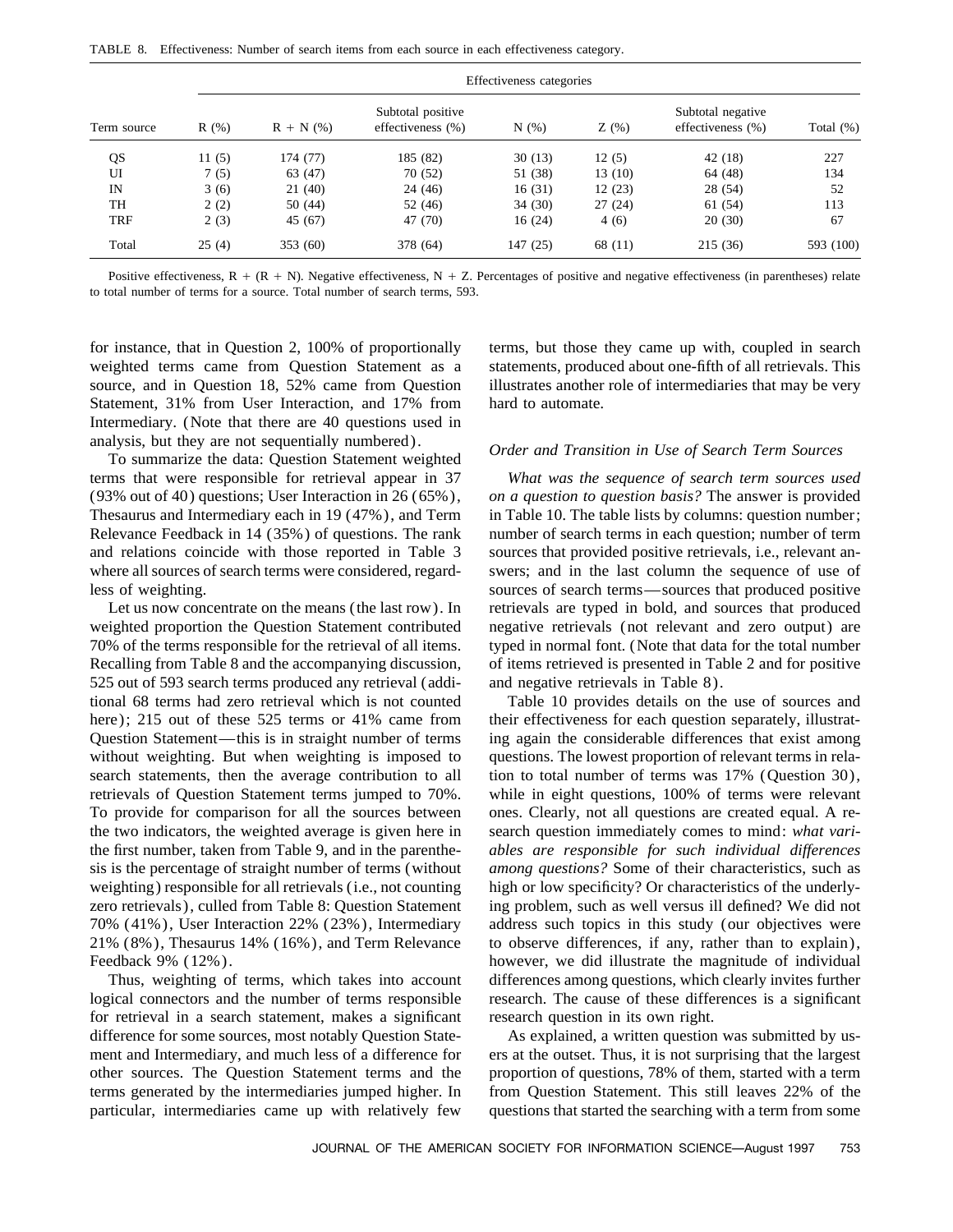TABLE 9. Sources of proportionally weighted terms in search state-<br>malysis is to identify the structure or relationships in<br>ments according to logical connectors and retrieval of items.

| Question<br>number      | QS, %            | UI, %            | IN, %            | TH, %            | TRF, %                  |
|-------------------------|------------------|------------------|------------------|------------------|-------------------------|
|                         |                  |                  |                  |                  |                         |
| $\overline{\mathbf{c}}$ | 100              | $\boldsymbol{0}$ | $\boldsymbol{0}$ | $\overline{0}$   | $\boldsymbol{0}$        |
| 3                       | $\boldsymbol{0}$ | 59               | $\overline{c}$   | $\overline{0}$   | 39                      |
| $\overline{\mathbf{4}}$ | 56               | $\boldsymbol{0}$ | $\overline{0}$   | 44               | $\boldsymbol{0}$        |
| 5                       | 100              | $\boldsymbol{0}$ | $\boldsymbol{0}$ | $\boldsymbol{0}$ | $\boldsymbol{0}$        |
| 6                       | 57               | 20               | 11               | $\overline{c}$   | 10                      |
| $\overline{7}$          | 60               | $\boldsymbol{0}$ | $\boldsymbol{0}$ | 40               | $\boldsymbol{0}$        |
| 8                       | 86               | $\overline{c}$   | 12               | $\boldsymbol{0}$ | $\boldsymbol{0}$        |
| 9                       | 33               | 14               | 14               | 13               | 26                      |
| 10                      | 81               | 9                | $\boldsymbol{0}$ | $\boldsymbol{0}$ | 10                      |
| 11                      | 100              | $\boldsymbol{0}$ | $\boldsymbol{0}$ | $\boldsymbol{0}$ | $\boldsymbol{0}$        |
| 12                      | 88               | $\boldsymbol{0}$ | $\boldsymbol{0}$ | $\boldsymbol{0}$ | 12                      |
| 14                      | 43               | $\mathbf{0}$     | 26               | 27               | 4                       |
| 15                      | 43               | 28               | $\overline{0}$   | 24               | 5                       |
| 16                      | 95               | $\overline{4}$   | $\mathbf{1}$     | $\boldsymbol{0}$ | $\overline{0}$          |
| 17                      | 100              | $\boldsymbol{0}$ | $\boldsymbol{0}$ | $\overline{0}$   | $\overline{0}$          |
| 18                      | 52               | 31               | 17               | $\boldsymbol{0}$ | $\overline{0}$          |
| 19                      | 83               | $\boldsymbol{0}$ | $\boldsymbol{0}$ | 17               | $\overline{0}$          |
| 20                      | $\boldsymbol{0}$ | 91               | $\overline{0}$   | $\overline{0}$   | 9                       |
| 21                      | 33               | 13               | $\overline{0}$   | 30               | 24                      |
| 22                      | 68               | $\boldsymbol{0}$ | $\overline{0}$   | 30               | $\overline{\mathbf{c}}$ |
| 24                      | 82               | 9                | 9                | $\boldsymbol{0}$ | $\overline{0}$          |
| 25                      | 72               | 28               | $\boldsymbol{0}$ | $\boldsymbol{0}$ | $\boldsymbol{0}$        |
| 26                      | 92               | $\,$ 8 $\,$      | $\boldsymbol{0}$ | $\boldsymbol{0}$ | $\boldsymbol{0}$        |
| 27                      | 48               | 29               | $\overline{c}$   | 21               | $\boldsymbol{0}$        |
| 28                      | 48               | 35               | $\boldsymbol{0}$ | 16               | $\boldsymbol{0}$        |
| 29                      | 46               | 40               | 11               | 3                | $\boldsymbol{0}$        |
| 30                      | 100              | $\boldsymbol{0}$ | $\mathbf{0}$     | $\overline{0}$   | $\mathbf{0}$            |
| 31                      | $77 \,$          | $\boldsymbol{0}$ | $\overline{0}$   | $\boldsymbol{0}$ | 23                      |
| 32                      | 67               | 3                | 3                | 12               | 15                      |
| 33                      | $\mathbf{1}$     | 34               | 16               | 39               | 10                      |
| 34                      | 100              | $\overline{0}$   | $\overline{0}$   | $\boldsymbol{0}$ | $\boldsymbol{0}$        |
| 35                      | 100              | $\boldsymbol{0}$ | $\overline{0}$   | $\overline{0}$   | $\boldsymbol{0}$        |
| 36                      | 74               | 26               | $\mathbf 0$      | $\mathbf{0}$     | $\boldsymbol{0}$        |
| 37                      | 82               | 15               | $\overline{0}$   | $\mathbf{0}$     | 3                       |
| 38                      | 79               | 3                | $\boldsymbol{0}$ | 6                | 12                      |
| 39                      | 83               | 17               | $\boldsymbol{0}$ | $\boldsymbol{0}$ | $\boldsymbol{0}$        |
| 40                      | 27               | 43               | 3                | 10               | 17                      |
| 41                      | $\boldsymbol{0}$ | 18               | $\overline{0}$   | 58               | 24                      |
| 42                      | 91               | 3                | $\boldsymbol{0}$ | $\overline{4}$   | $\overline{c}$          |
| 43                      | 47               | 8                | 10               | 5                | 30                      |
| Mean                    | 70               | 22               | 21               | 14               | 9                       |

other source. Of 9 questions that did not start with a (1) Sequences that occurred more than expected were: Question Statement term, 5 (56% of 9) started with a Question Statement (QS) to QS (not surprisingly given Thesaurus term, 3 (33%) with a User Interaction term, their high number to start with); User Interaction (UI) and the remaining 1 was an Intermediary term. An inter- to UI; Intermediary (IN) to IN; Thesaurus (TH) to esting issue (that again we did not investigate): *What* TH; Term Relevance Feedback (TRF) to TRF. All are extractions and the sets these Thesaurus-starting questions and the metal of the diagonal crosstabulation cells. Al

The data from Table 10 was used to analyze, i.e., cross-<br>tabulate, the changes in the sequence of term sources in<br>search statements used at time T and time T + 1. Did<br>sequential use of terms (distinguished as to their sour *In search statements form some structural relationship* than expected chance that the same source will be *(model) or follow a random pattern?* For the analysis, followed in the sequence of search terms. we used the log-linear method found in many statistical (2) Sequences that occurred less than expected were: QS packages, such as SPSS. In general, the aim of log-linear to UI; QS to TH; QS to TRF, UI to QS; TH to QS;

observed variables, to see whether certain combinations. of values are more likely or less likely to occur than others. Possibly, a best fitting model for the data can be specified. Log-linear models try to predict the number of cases in cells of a crosstabulation, based on the values of both individual variables and their combinations. A test of significance assumes no association of occurrences of sources at time T and time T+1. We used a so-called independence model where transitions from the same states (e.g., Question Statement to Question Statement) are taken into account.

Results are presented in Table 11. The first number in a cell is the observed value of the sequence T and  $T +$ 1. For instance, the table shows that it was observed that a Question Statement term was followed by a Question Statement term on 140 occasions, by an User Interaction term on 32 occasions, by an Intermediary term on 16 occasions, and so on. Below each observed value provided are the expected value in parenthesis (calculated as sum of row times sum of column divided by total observations), the residual value (difference between the<br>observed and expected value), and standardized residual<br>(residual between observed and expected value divided by the standard deviation of all residuals). Standardized residuals roughly more than  $+2$  or less than  $-2$  indicate significant differences in observed transitions from what<br>was expected at  $P < 0.05$ . Cells with standardized resid-<br>ual between  $-2$  and  $+2$  are interpreted as random and thus not structural. Cells with a value of greater than  $+2$ may be interpreted as a relationship that occurs at a greater than chance rate and a value less than  $-2$  as a relationship<br>that occurs at a rate less than chance. The whole may be<br>thought of as a structure with various relationships between members (or in our case between sources). A value more than  $+2$  can be considered as a facilitating relation-

ship, while a value less than  $-2$  as a prohibiting one.<br>Log-linear analysis of the sequences of search term<br>use resulted in a likelihood ratio chi-square of 276.615 with 16 degrees of freedom. This finding is significant at Percentage indicates the porportion of retrieved items by weighted the 0.05 level. Thus, we can reject the null hypothesis of no association between sequences. But can we say terms from a given source in a question. something more? Certainly:

- *sets these Thesaurus-starting questions apart?* diagonal crosstabulation cells. All refer to going from<br>The data from Table 10 was used to analyze i.e. cross-<br>one source to the same source again at a higher then
	-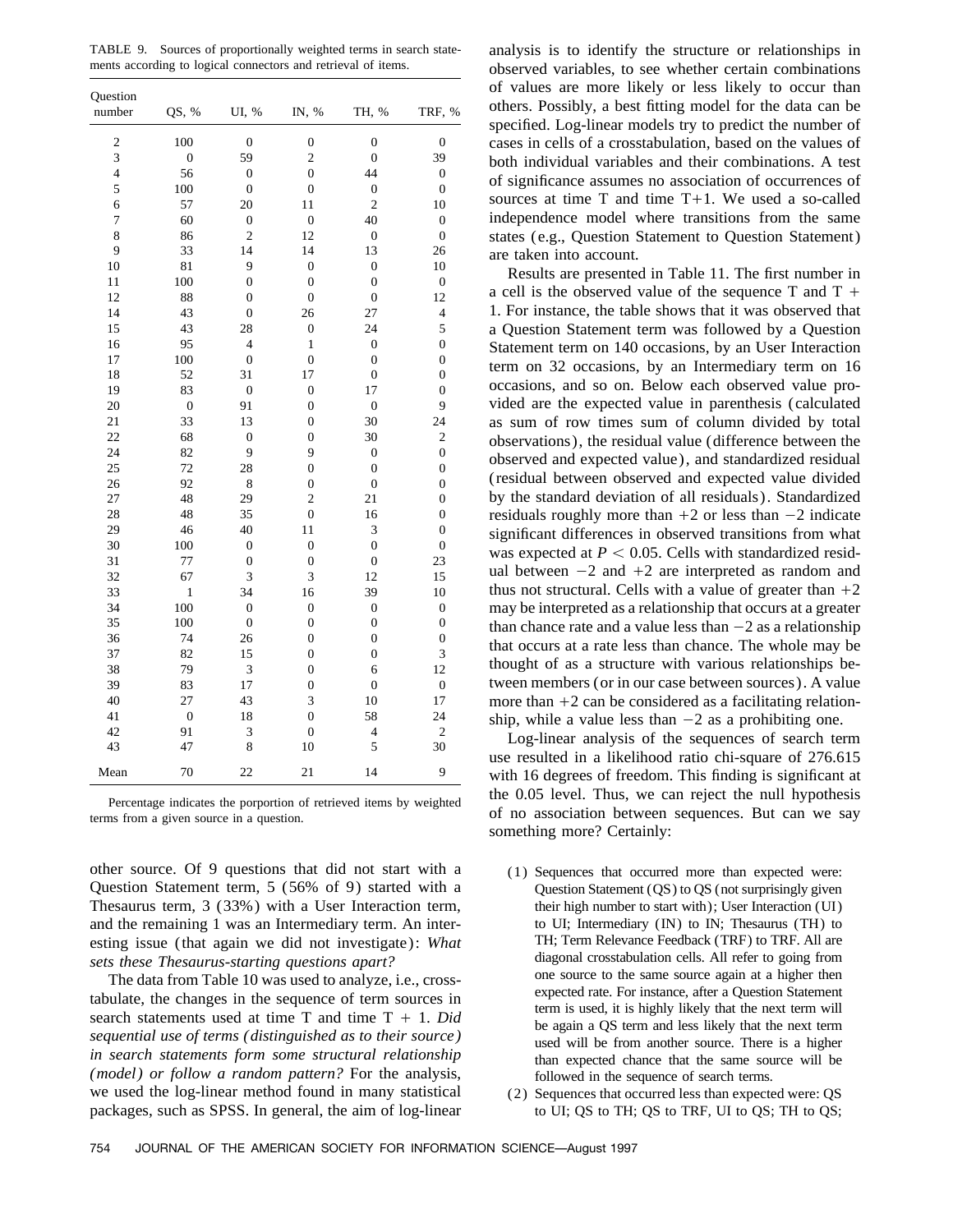| TABLE 10. Sequential order of search term use classified by source. |  |  |  |  |  |  |  |  |  |
|---------------------------------------------------------------------|--|--|--|--|--|--|--|--|--|
|---------------------------------------------------------------------|--|--|--|--|--|--|--|--|--|

|                    |                    | Relevant terms   |         |                                                                                                                                          |
|--------------------|--------------------|------------------|---------|------------------------------------------------------------------------------------------------------------------------------------------|
| Question<br>number | Number<br>of terms | $\boldsymbol{n}$ | Percent | Order of search term use by source                                                                                                       |
| $\overline{c}$     | $\overline{4}$     | $\overline{4}$   | 100     | QS QS QS QS                                                                                                                              |
| 3                  | 16                 | 9                | 50      | QS UI UI IN TRF UI UI UI TRF QS QS UI QS UI TRF TRF                                                                                      |
| 4                  | $\overline{4}$     | $\overline{4}$   | 100     | TH QS TH QS                                                                                                                              |
| 5                  | 10                 | 7                | 70      | QS QS QS QS QS QS QS UI UI UI                                                                                                            |
| 6                  | 15                 | 10               | 66      | QS QS QS QS QS QS UI UI TH IN UI TRF QS QS QS                                                                                            |
| 7                  | 13                 | 11               | 85      | QS QS QS QS QS QS QS TH TH UI QS QS TH                                                                                                   |
| 8                  | 18                 | 12               | 67      | QS QS QS IN QS UI UI QS QS IN IN QS QS QS TRF UI QS IN                                                                                   |
| 9                  | 14                 | 11               | 79      | TH TH QS QS IN TRF TRF TH UI IN IN UI IN TRF TRF                                                                                         |
| 10                 | 19                 | 18               | 95      | QS QS QS QS QS UI UI UI TRF TRF TRF QS QS QS TRF TRF TRF TRF TRF                                                                         |
| 11                 | 8                  | 5                | 63      | QS QS QS QS QS QS QS QS                                                                                                                  |
| 12                 | 6                  | 6                | 100     | QS QS QS QS QS TRF                                                                                                                       |
| 14                 | 6                  | 6                | 100     | <b>QS IN TH TRF IN TH</b>                                                                                                                |
| 15                 | 28                 | 5                | 18      | OS TH TH TH TH UI QS UI UI UI UI UI QS TH UI TH TH UI UI IN TH TH TH UI TRF QS<br>QS QS                                                  |
| 16                 | 16                 | 6                | 38      | QS QS QS QS QS QS UI UI UI UI UI UI IN IN RF TRF                                                                                         |
| 17                 | 6                  | 5                | 83      | QS QS QS QS QS TH                                                                                                                        |
| 18                 | 19                 | 14               | 74      | QS IN UI UI UI UI IN UI UI UI UI QS IN QS UI UI QS IN IN                                                                                 |
| 19                 | 8                  | 6                | 75      | QS QS QS IN QS QS IN IN                                                                                                                  |
| 20                 | 28                 | 13               | 46      | <b>TRF</b>                                                                                                                               |
| 21                 | 16                 | 15               | 94      | TH QS TH TH TH UI TRF TRF TRF TH TH TRF QS UI TRF QS                                                                                     |
| 22                 | 7                  | 7                | 100     | QS QS QS QS QS TRF TH                                                                                                                    |
| 24                 | 9                  | 9                | 100     | QS QS UI QS QS UI QS IN QS                                                                                                               |
| 25                 | 24                 | 16               | 67      | QS QS QS QS QS QS QS UI UI UI UI QS QS QS QS QS QS IN QS QS UI QS IN IN                                                                  |
| 26                 | 10                 | $\tau$           | 70      | QS QS QS QS IN QS QS QS UI UI                                                                                                            |
| 27                 | 23                 | 21               | 91      | QS QS QS IN QS IN QS QS UI UI TH TH UI TH TH IN TH UI TH QS TH UI TH QS                                                                  |
| 28                 | 14                 | 9                | 64      | UI TH TH TH QS QS QS UI QS IN TH TH TH TH                                                                                                |
| 29                 | 19                 | $\overline{7}$   | 37      | QS QS QS QS THUI UI IN QS TH TH TH TH TH TH TH TH IN UI                                                                                  |
| 30                 | 6                  | $\mathbf{1}$     | 17      | QS QS QS QS QS UI                                                                                                                        |
| 31                 | 13                 | 9                | 69      | QS QS QS QS QS QS QS QS TRF QS QS QS QS                                                                                                  |
| 32                 | 30                 | 25               | 83      | QS QS QS QS QS QS QS QS QS QS QS TH QS TH UI UI UI US QS UI UI UI IN TRF TRF<br>TRF IN QS TH TRF TRF                                     |
| 33                 | 23                 | 11               | 48      | TH TRF UI UI TH TRF TH TH UI TH UI UI UI IN OS UI TH TH TRF TH TRF TRF IN TH                                                             |
| 34                 | 6                  | 4                | 67      | <b>QS TRF TRF QS QS QS</b>                                                                                                               |
| 35                 | 5                  | 5                | 100     | OS OS OS OS OS                                                                                                                           |
| 36                 | 15                 | 8                | 53      | QS UI UI UI UI QS QS QS QS TH TH UI QS QS QS                                                                                             |
| 37                 | 11                 | $\tau$           | 55      | QS IN QS QS UI QS QS QS TRF TRF QS                                                                                                       |
| 38                 | 12                 | 10               | 83      | QS QS QS TRF TRF QS QS QS UI TH TH TH                                                                                                    |
| 39                 | 5                  | 5                | 100     | QS UI QS QS UI                                                                                                                           |
| 40                 | 19                 | 11               | 58      | QS QS UI UI TRF UI UI IN IN UI UI UI UI UI TRF TH UI UI TH                                                                               |
| 41                 | 43                 | 10               | 23      | TH TH TH TH TH TH TH TH OS TH TRF TH TH UI IN IN TH TRF TH IN TH TH UI TH<br>TH TRF TRF TH TH TH TH TH TH TH TH UI TH UI TH IN TH TH TRF |
| 42                 | 12                 | 6                | 50      | UI TH QS QS UI QS QS TH TH UI QS TRF                                                                                                     |
| 43                 | 27                 | 23               | 85      | IN IN TH TH TH TH TH TH TH TH TH CS QS QS TRF QS IN IN UI UI TH UI TRF<br>TRF TRF TRF TRF                                                |
| Total              | 593                | 378              |         |                                                                                                                                          |

Boldface items are relevant terms and typed normal are terms that retrieved nonrelevant items or had no retrievals.

and TH to UI. In other words, QS goes back to itself test, using a so called quasi-independence model. In this and with less chance to any other source. Once UI model we considered the same to same source transitions and with less chance to any other source. Once UI model, we considered the same to same source transitions is selected, it has less chance to go to QS. TH terms is selected, it has less chance to go to QS. IH terms<br>have less chance then to be followed by either QS as structural zeroes, i.e., we eliminated the values of diag-<br>or UI terms. and standard residuals. A chi-square test was not signifi- (3) The remaining sequences have no structural relationship to each other, they may be considered as ran-<br>cant at 0.05. (Thus, to save space, we are not presenting dom. **this table**). This means that once we remove the sameto-same source transitions from time  $T$  to  $T + 1$ , there is Because the diagonal (same to same source) sequences no significant association between sources in remaining were so overwhelmingly present, we performed another transitions. As it turned out, the main characteristic of the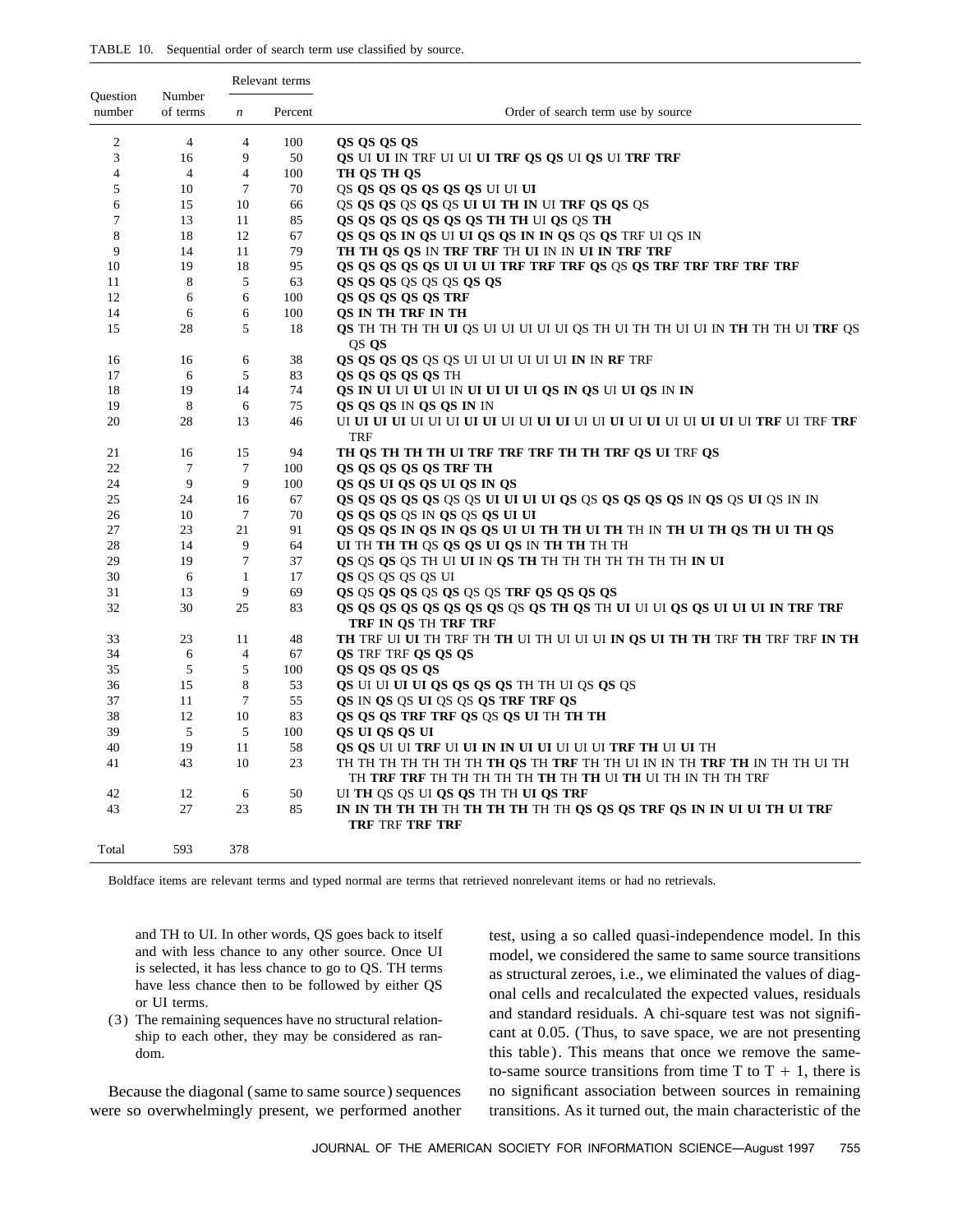| TABLE 11. Transition in sequences of search terms by sources. |  |  |  |  |  |
|---------------------------------------------------------------|--|--|--|--|--|
|---------------------------------------------------------------|--|--|--|--|--|

| Time $(T)$          | Time $(T + 1)$ |          |                |          |            |       |  |
|---------------------|----------------|----------|----------------|----------|------------|-------|--|
|                     | QS             | UI       | IN             | TH       | <b>TRF</b> | Total |  |
| QS Observed         | 140            | 32       | 16             | 17       | 10         | 215   |  |
| Expected            | (77.7)         | (51.2)   | (17.5)         | (43.2)   | (25.4)     |       |  |
| Residual            | 62.25          | $-19.17$ | $-1.45$        | $-26.24$ | $-15.39$   |       |  |
| St. Residual        | 7.06           | $-2.68$  | $-0.35$        | $-3.99$  | $-3.05$    |       |  |
| <b>UI</b> Observed  | 21             | 72       | 11             | 17       | 13         | 134   |  |
| Expected            | (48.5)         | (31.9)   | (10.9)         | (26.9)   | (15.8)     |       |  |
| Residual            | $-27.46$       | 40.11    | 0.12           | $-9.95$  | $-2.82$    |       |  |
| St. Residual        | $-3.94$        | 7.10     | 0.04           | $-1.92$  | $-0.71$    |       |  |
| IN Observed         | 13             | 8        | 10             | 10       | 4          | 45    |  |
| Expected            | (16.3)         | (10.7)   | (3.7)          | (9)      | (5.3)      |       |  |
| Residual            | $-3.27$        | $-2.71$  | 6.35           | 0.95     | $-1.31$    |       |  |
| St. Residual        | $-.081$        | $-0.83$  | 3.32           | 0.32     | $-0.57$    |       |  |
| TH Observed         | 11             | 22       | $\overline{4}$ | 57       | 11         | 105   |  |
| Expected            | (34)           | (22.4)   | (7.6)          | (18.9)   | (11.1)     |       |  |
| Residual            | $-22.99$       | $-11.37$ | $-3.63$        | 38.1     | $-0.1$     |       |  |
| St. Residual        | $-3.94$        | $-2.4$   | $-1.31$        | 8.76     | $-0.03$    |       |  |
| <b>TRF</b> Observed | 11             | 6        | 3              | 8        | 26         | 54    |  |
| Expected            | (19.5)         | (12.9)   | (4.4)          | (10.9)   | (6.4)      |       |  |
| Residual            | $-8.53$        | $-6.85$  | $-1.38$        | $-2.86$  | 19.62      |       |  |
| St. Residual        | $-1.93$        | $-1.91$  | $-0.66$        | $-0.87$  | 7.77       |       |  |
| Total               | 196            | 140      | 44             | 109      | 64         | 553   |  |

Cell values: value of observed frequency of transition from source at time  $T$  to next source at time  $T + 1$ ; expected value; residual value; and standardized residual. Expected values are in parentheses for differentiation with observed values.

model of sequences of search term sources is that they of 100 correlations may show up significant even when

As mentioned, the study of search terms reported in this paper was part of a larger study of IR interaction *User satisfaction.* Users expressed their satisfaction where a number of other variables were observed, above with the results for their question on a 5-point scale from and beyond the search terms. Because we had data on a  $1$ , (very dissatisfied) to 5 (very satisfied). Satisfaction large number of other variables we took the opportunity rating was negatively correlated with two search v large number of other variables, we took the opportunity rating was negatively correlated with two search vari-<br>to correlate them with search term variables reported here ables: number of Thesaurus terms and number of nonr to correlate them with search term variables reported here. ables: number of Thesaurus terms and number of nonrele-<br>That is we asked the question: Was there any significant vant terms. Thus, questions with a higher proport That is, we asked the question: *Was there any significant* relationship between search term variables and other terms selected from a Thesaurus produced lower user variables in the study that pertain to search outcomes or satisfaction. While this may be surprising, it does relate *variables in the study that pertain to search* outcomes or **b** the results in Table 5, showing Thesaurus *user and search characteristics?* We performed Pearson to the results in Table 5, showing Thesaurus terms as correlation analysis involving 118 pairs of variables 23 producing a low percent of relevant terms, and Table 8, producing a low percent of relevant terms, and Table 8, correlation analysis involving 118 pairs of variables, 23 producing a low percent of relevant terms, and Table 8, correlation were statistically significant. We assum of which were statistically significant. We assumed, as which shows that Thesaurus terms had a high percent do all Pearson correlations a linear relation between cor-<br>of negative (nonrelevant and zero) retrievals. It is no do all Pearson correlations, a linear relation between cor-<br>
related variables. The significant correlations are pre-<br>
surprising that questions with high number of nonrelevant related variables. The significant correlations are pre-<br>surprising that questions with high number of non-<br>terms related to lower user satisfaction. sented in Table 12, the nonsignificant relations are ignored. We are fully aware that this kind of blanket correlation among a large number of variables in a study amounts *Precision.* Higher precision was significantly related to a "fishing expedition," frowned upon in statistics. It to greater use of Question Statement terms. As the number means that if there are a lot of correlations made, as in of Question Statement terms increased, the precision of this case, some of them may show up as being statistically the search increased. The terms derived from Question significant even when there is no relation; a significance Statements featured heavily in retrieved items judged rel $level < 0.05$  means that we may expect that some 5 out evant by users. This supports the findings from Table

tend more likely to follow each other than not and that they have no relationship. We engaged in the fishing expewhen they are followed by some other source it is more dition for two reasons: curiosity (could not resist the likely to be a random pick. temptation) and providing the results as hypotheses for further verification and study.

With the caveat that all the conclusions should be *Relationship between Search Term Variables and Other* treated as hypotheses, we discuss the correlations in six<br>Variables<br>major categories as presented in Table 12 major categories as presented in Table 12.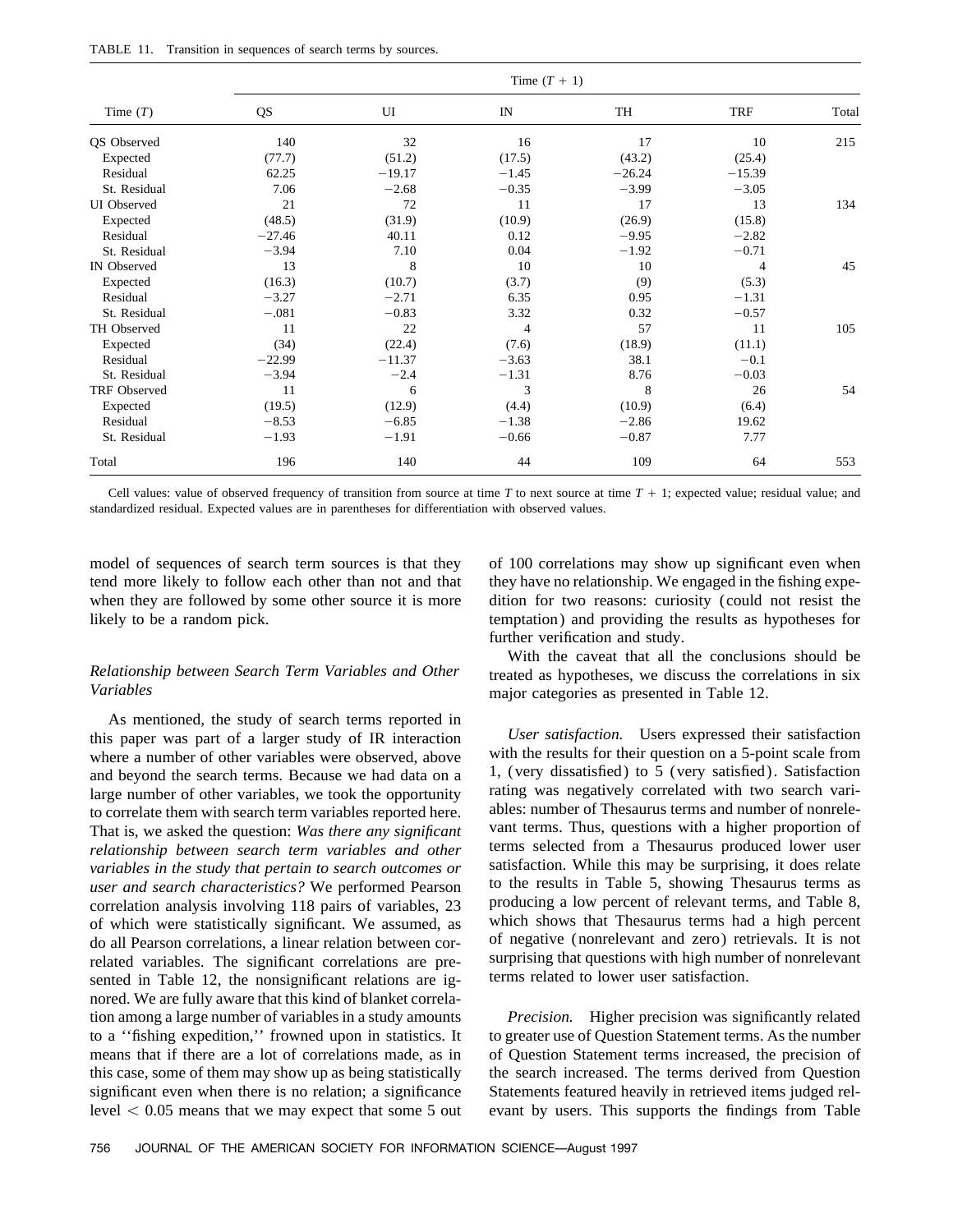TABLE 12. Significant relationships between search term variables where Question Statement terms predominate, the search and other variables in the study.

| Variable                                          | $\boldsymbol{P}$ |
|---------------------------------------------------|------------------|
| User satisfaction                                 |                  |
| No. of the saurus terms per question              | $-0.0049$        |
| No. of nonrelevant terms per question             | $-0.0029$        |
| Precision                                         |                  |
| No. of nonrelevant terms per question             | $-0.0144$        |
| No. of question statement terms per question      | 0.0301           |
| No. of nonrelevant terms                          |                  |
| Percentage of user-interaction terms per question | $-0.001$         |
| No. of user-interaction terms per question        | $-0.0279$        |
| No. of question statement terms per question      | $-0.0001$        |
| No. of the saurus terms per question              | 0.0000           |
| Percent of Question Statement Terms               |                  |
| No. of TRF terms per question                     | $-0.0000$        |
| No. of cycles per question                        | $-0.0006$        |
| No. of total terms per question                   | $-0.0000$        |
| No. of moves per question                         | $-0.0003$        |
| Users broad knowledge domain                      | 0.0275           |
| Users specific knowledge domain                   | 0.0275           |
| User familiar with language                       | 0.0444           |
| No. of TRF Terms                                  |                  |
| Percentage of user-interaction terms per question | $-0.0010$        |
| No. of cycles per question                        | 0.0092           |
| No. of moves per question                         | 0.0034           |
| No. of relevant terms per question                | 0.0095           |
| No. of Thesaurus Terms                            |                  |
| Percentage of user-interaction terms per question | $-0.0000$        |
| Percentage of TRF terms per question              | 0.0389           |
| No. of cycles per question                        | 0.0303           |
| No. of moves per question                         | 0.0001           |

5, showing that Question Statement terms produced the highest proportion of relevant search terms, and Table 8, *Thesaurus terms*. Again, this is an elaboration on preshowing that they had the highest percentage of positive vious findings. As the number of Thesaurus terms (and retrievals. Again, it is not surprising that precision does nonrelevant terms, as found above) increased, the pernot go along well with a higher number of nonrelevant centage of User-Interaction terms (and user satisfaction) terms. decreased. However, with an increase of TH terms, the

already made. As the number of nonrelevant search terms were used with an increase in interactivity, but were also increased, the number of User-Interaction and Question associated with increasingly nonrelevant retrievals. Statement terms decreased. Or conversely, when users contributed less, nonrelevant terms rose. An increase in **Conclusions and Implications** nonrelevant terms was accompanied by an increase in the number of additional terms selected from Thesauri. This In this study, we investigated the sources of search finding may suggest that as the terms from users were terms involving users and intermediaries in an interactive, exhausted and the on-line search continued, other sources, on-line information retrieval process. Data were derived e.g., Thesaurus, were used to identify search terms. from a larger study of IR interaction, designed to observe Searches with higher precision or user satisfaction used a variety of interactive aspects and variables in a real-life less Thesaurus and nonrelevant terms and more Question (as opposed to laboratory) setting. The objectives were Statement terms. to classify the sources of search terms and analyze their

with a higher percentage of Question Statement terms sources. We performed a number of qualitative and statiswere also questions with a fewer number of Term Rele- tical analyses on the data. The results of these analyses vance Feedback terms and total number of terms, as well are presented in the preceding section. as fewer cycles and moves. This finding suggests that We included a number of pragmatic implications and

process was shorter and to the point and that other sources were less likely to be used to find additional search terms. Conversely, with fewer numbers of Question Statement terms the on-line search was longer and more interactive. Additionally, as the user's broad and specific domain knowledge and language familiarity increased (also<br>scored by users on a 5-point scale), questions included<br>more Question Statement terms. This finding suggests that if a user had a higher domain knowledge and a greater familiarity with the language of the knowledge domain to start with, s/he tended to include more terms that were<br>eventually used in their written question. Such users knew<br>what they wanted from the outset and specified so. In another study, Spink (1993) also found that as the knowledge level of the user increased accompanied by a previous on-line search on the same topic, there was a corre- sponding increase in precision.

Term Relevance Feedback terms. The number of TRF terms was inversely related to the percentage of User Interaction terms in a question. However, a higher number<br>of TRF terms was also related to a higher number of<br>cycles and moves, i.e., more interactive searches, and a higher number of relevant terms in questions. Not surprisingly, this suggests that TRF terms were selected later in the on-line search process and when there was more<br>interactivity. If the Question Statement and User-Interac-<br>tion terms were exhausted and the user and intermediary Only statistically significant correlation at  $P < 0.05$  included. still wanted to continue with the on-line search, the number of moves and cycles and subsequently their use of TRF increased.

number of TRF terms and the number of moves and cycles *Non-relevant terms.* This further elaborates on points also increased. This finding suggests that Thesaurus terms

behavior and, because we had users' relevance judgments, *Percentage of Question Statement terms.* Questions also to analyze the retrieval effectiveness of various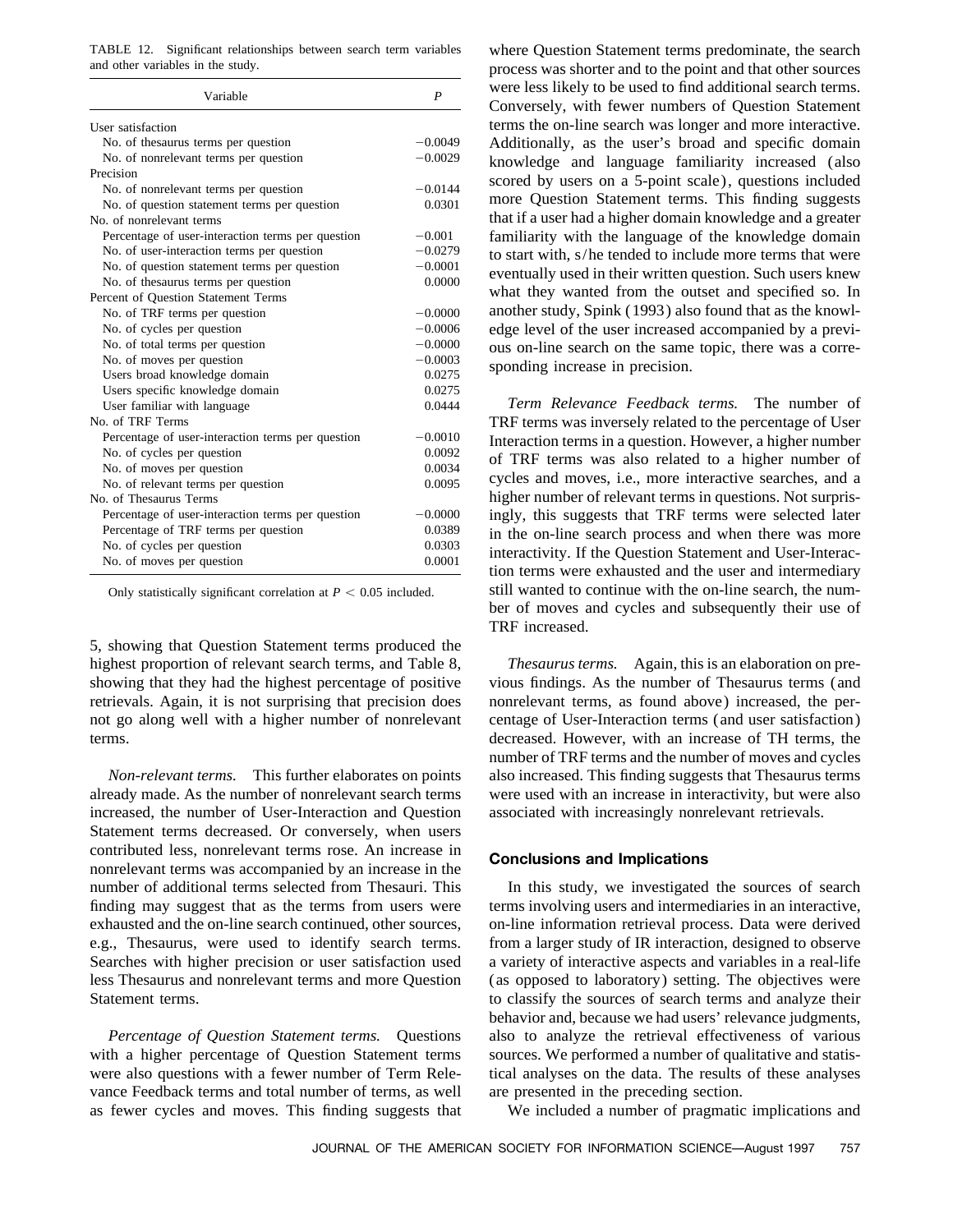suggestions for research questions with the results of spe- *Intermediary terms.* With less than one-tenth of the cific findings. In this section, we suggest a number of total number of search terms intermediaries were the more general conclusions and implications. Of course, smallest contributors, moreover, of the terms suggested there is a limit to our conclusions. As mentioned at the and less than half were relevant. Their terms were used outset and again later in the paper, we cannot really claim in half of the searches. The effectiveness of IN terms was generalizations beyond our own data and setting, any the same as Thesaurus terms. However, intermediaries more than any other case study can. Still we are offering played a significant role in the selection of Term Relethese conclusions to be taken with due caution as possible vance Feedback terms: of the total of TRF terms, about guidelines in the conduct and instruction of IR processes, two-thirds were suggested by intermediaries, the rest by as factors to be considered in design of IR interfaces, and, users. Of the TRF terms picked by intermediaries, twoeven more so, as hypotheses for further study. thirds were also relevant terms. The role played by the

*Question Statement terms.* These terms were derived from the written question as submitted by users at the *Effectiveness of Search Term Sources* outset of interaction. They formed the largest proportion of total search terms, close to two-fifths of all terms were Here we look at the same results from the focus of the QS terms. They were used in all 40 searches. The great contribution to positive and negative effectiveness, where, majority of QS terms (more than four-fifths of QS terms) as explained, positive effectiveness means contribution were also relevant terms, i.e., contributing to retrieval of to relevant retrievals, and negative effectiveness means relevant items; no other source had such a high proportion nonrelevant or zero retrievals only. QS terms had by far of relevant terms. In combination with User-Interaction the highest positive (over four-fifths of the number of terms, they were responsible for the retrieval of half of QS terms had positive effectiveness) and lowest negative the relevant answers. effectiveness, followed by TRF terms, at close to two-

second in relation to the total number of terms, but, only half of their respective numbers having positive effectiveless than half of UI terms were also relevant terms. As a ness; that is, more than half had negative effectiveness source, they were used in close to two-thirds of the ques- in retrievals. tions. About half of the UI terms were responsible for This brings up an important point. While users contribthe positive and the other half for the negative retrievals. uted most of the search terms and most of the productive

of all search terms, they were used in half of the questions. selection of search terms retrieving relevant items. The Close to half of the TH terms were also relevant terms, finding suggest that users may not have generated the which means that more than a half were associated with additional non-user search terms on their own or conduct negative effectiveness. More often than not, they were the search alone in its full interactive complexity. used toward the end of a search statement. TH terms One of the surprising findings was the relative large proved most effective when combined in search state- proportion of terms producing negative effectiveness: ments with User terms. However, their overall positive more than one-third of all terms produced nothing but effectiveness was lowest, and their negative effectiveness nonrelevant answers or had no retrievals at all. Simply was highest, both spots shared with Intermediary terms. put: more than one-third of terms were duds. The relative low productivity of thesauri for the sugges- Positive effectiveness includes two categories of terms: tion of new search terms and low effectiveness of Thesau- those that produced relevant answers only and those that rus terms was somewhat of a surprise. produced both relevant and not relevant answers, or

one-tenth of terms came from TRF, but they were used answers only. But close to two-thirds of all terms retrieved in more than half of the questions. Although small in total at times relevant and at other times nonrelevant answers. number of terms and contributing a small percentage of This illustrated the conundrum of IR: *in fairly large num*relevant retrievals, when used TRF terms were quite ef- *bers search terms can and do go both ways as far as* fective in relevant retrievals: close to two-thirds of TRF *relevance is concerned.* While judicious selection of terms contributed to positive and less than one-third to terms, be it algorithmic or by professionals and knowlnegative retrievals, second in such percentages to Ques- edgeable users, can improve retrieval effectiveness, there tion Statement terms. As a source of search terms, TRF may exist a ''natural'' limit. Probably, there will be alterms were not used a lot, but when used, they were ways terms that will go both ways as to relevance. This effective. is because, among others, interaction on the cognitive and

intermediaries was clearly not to generate search terms, but to guide the term selection process and the search *Conclusions on Sources of Search Terms* interactions as a whole.

thirds of them with positive effectiveness. On the other *User-Interaction terms.* User-Interaction terms were end were Thesaurus and Intermediary terms with less than

terms, in terms of positive effectiveness, they did *not Thesaurus terms.* While they formed about one-fifth contribute them all. Other sources were significant for the

mixed retrievals as to relevance. A very small number, *Term Relevance Feedback terms.* A little more than less than one-twentieth of all terms, retrieved relevant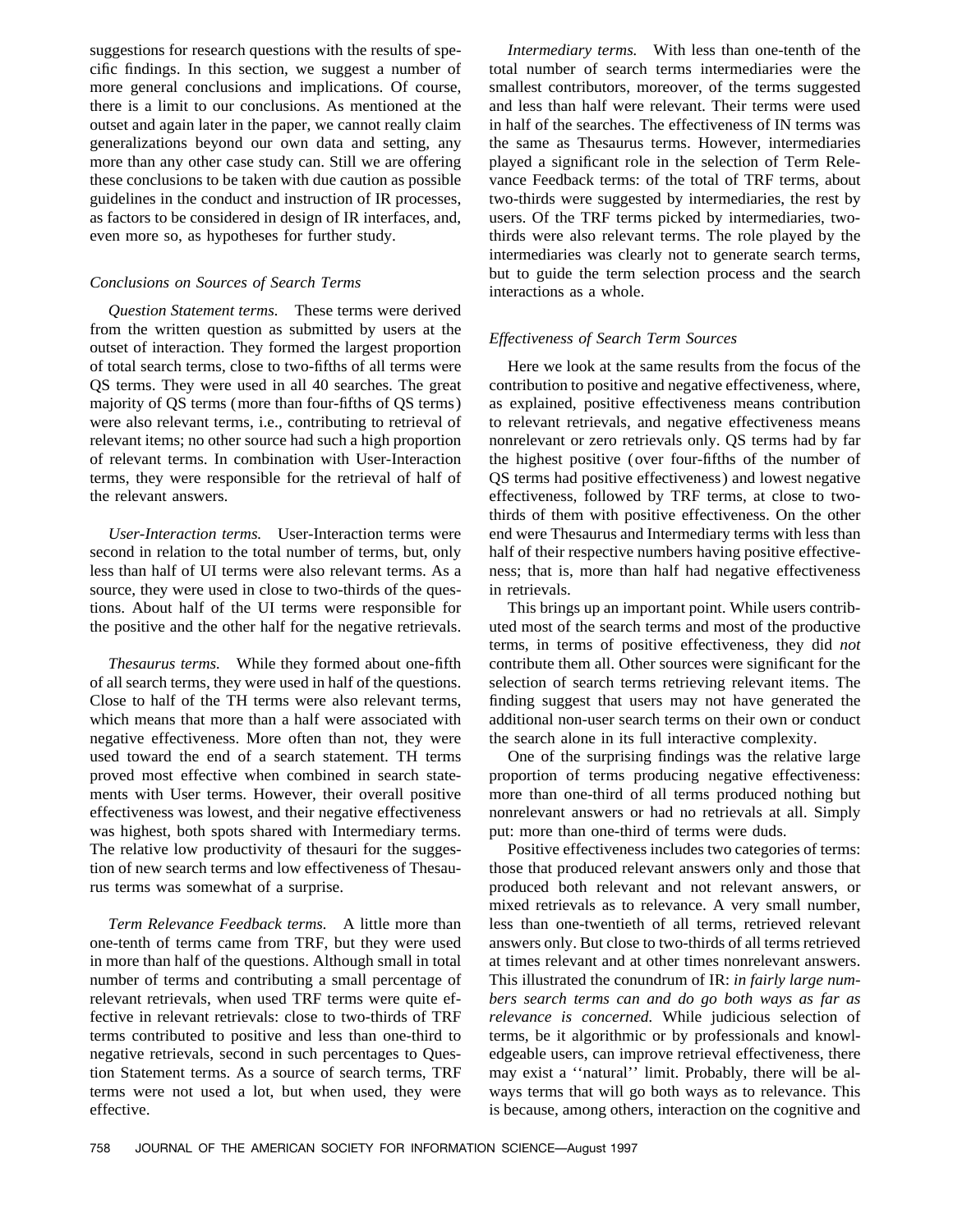situational levels with the nature and content of retrieved ral language and have the capability of accepting notes items plays a major role. The challenge IR systems de- from a whiteboard may be more effective, particularly if signers face is to facilitate the reduction of nonrelevant coupled with components that suggest further or alternate items in mixed retrievals, and of nonrelevant retrievals, terms as the interaction progresses. and nonretrievals. However, the reduction of mixed re- Interestingly, as the number of Term Relevance Feedtrievals through automatic processes is not clear. Re- back terms in a question rose, the percentage of terms searchers should consider the extent to which the mixed from User Interaction fell. It also rose with an increase retrievals occur and how they can be limited through in number of cycles, moves, and relevant terms. This algorithms and user training. shows some of the attributes of terms derived from rele-

variables with variables related to outputs and user char- (as reflected through cycles and moves). In other words, acteristics. Although we are cautious with our conclu- relevance feedback for the generation of search terms is sions, the correlation results confirm other findings. a productive process. It should be encouraged in practice.

prising case: users were less satisfied with higher use of interfaces. TH terms; the number of nonrelevant terms rose with These findings also have implications for the training higher use of TH terms, and so did the percentage of of end-users and intermediary searchers. End-users should Term Relevance Feedback terms and number of moves be encouraged to use terms from their domain knowledge and cycles, while the number of User Interaction terms and terms they identify in the retrieval output of the search fell. This should *not* be construed as indictment of the- for query formulation and to engage in various interacsauri. Clearly, the more interactivity in a question, the tions. Talking to a librarian, search intermediary, or anmore use of Thesaurus terms. But an increase in interacti-<br>other person, before and during a database search, may vity may also mean a less focused question to start with stimulate the end-user to identify further search terms. and more necessity to probe for something that was not They should be made aware of the practice and power of clear from the outset. In such a case, a thesaurus may be relevance feedback to find further terms. a last resort, where nothing may help to produce more satisfactory results. Thesauri are extremely important *Interaction Processes* tools in IR. This study illustrated how they are used and with what effects, but the use of thesauri in searching We formulated a stratified model of IR interaction, warrants further research, particularly in relation to mak-<br>which incorporates a surface, cognitive, situational, and ing them a more readily and more positively used tool affective level. We view the interaction as a set of epifor search term selection. Sodes in which actions ("things") happen on a given

Question Statement terms. When users knew a lot about centrated on manifestations and the behavior of search the domain and language of the question, they constructed term selection as a process on the surface level. Howa Question Statement with specific terms that later proved ever, we also involved relevance judgments to assess to be pivotal in the selection and effectiveness of search the effectiveness of classes of terms, meaning that we terms. With an increase in number of QS terms, came an also involved the cognitive and affective levels and posincrease in precision and a decrease in the number of sibly the situational level as well. nonrelevant terms. This brings up a larger point and impli- The distinction as to the levels served us well, because cation. In our model of interaction, users were required we were able to distinguish clearly between the manifesto bring a written question. The language of the written tations where a relevance judgment was and was not question proved to be highly significant for the selection incorporated. Thus, we present overall distributions of of search terms and their effectiveness. Thus, it may be search terms (surface level), contrasted with distribuadvisable to suggest to users involved in either mediated tions where effectiveness (derived from a cognitive or nonmediated searches to prepare a written question judgment of relevance, thus surface plus cognitive level) before hand and to start from there on the interaction is applied. We also included correlations with user satisjourney and to take and use notes during the whole pro- faction, which is on the affective level. An IR system cess. We observed that both users and particularly inter- deals with the surface level only, trying in a variety of mediaries very often took notes during the interaction. ways to guess and simulate what may be effective on They also used notes and graphical depiction in explana- the other levels. But in interaction, it remains on the tions to users. The nature of written notes during the surface level. On the other hand, intermediaries deal on searching process is an interesting research question, cur- both surface and cognitive levels, and in their interaction rently being investigated by Spink and Goodrum (1996). with users often play a role where they affect the cogni-Furthermore, IR interfaces that accept a question in natu-<br>tive state of users above and beyond the IR system out-

vance feedback: they tend to be used when users do not contribute many terms during interaction; by and large *Correlations* they have positive effectiveness and result in relevant We performed a number of correlations of search term terms, and they may be a prime illustration of interactivity Thesaurus terms present an interesting and even sur- And the capability should be made highly visible in IR

Correlations also further illustrated the significance of level, coupled with interplays between levels. We con-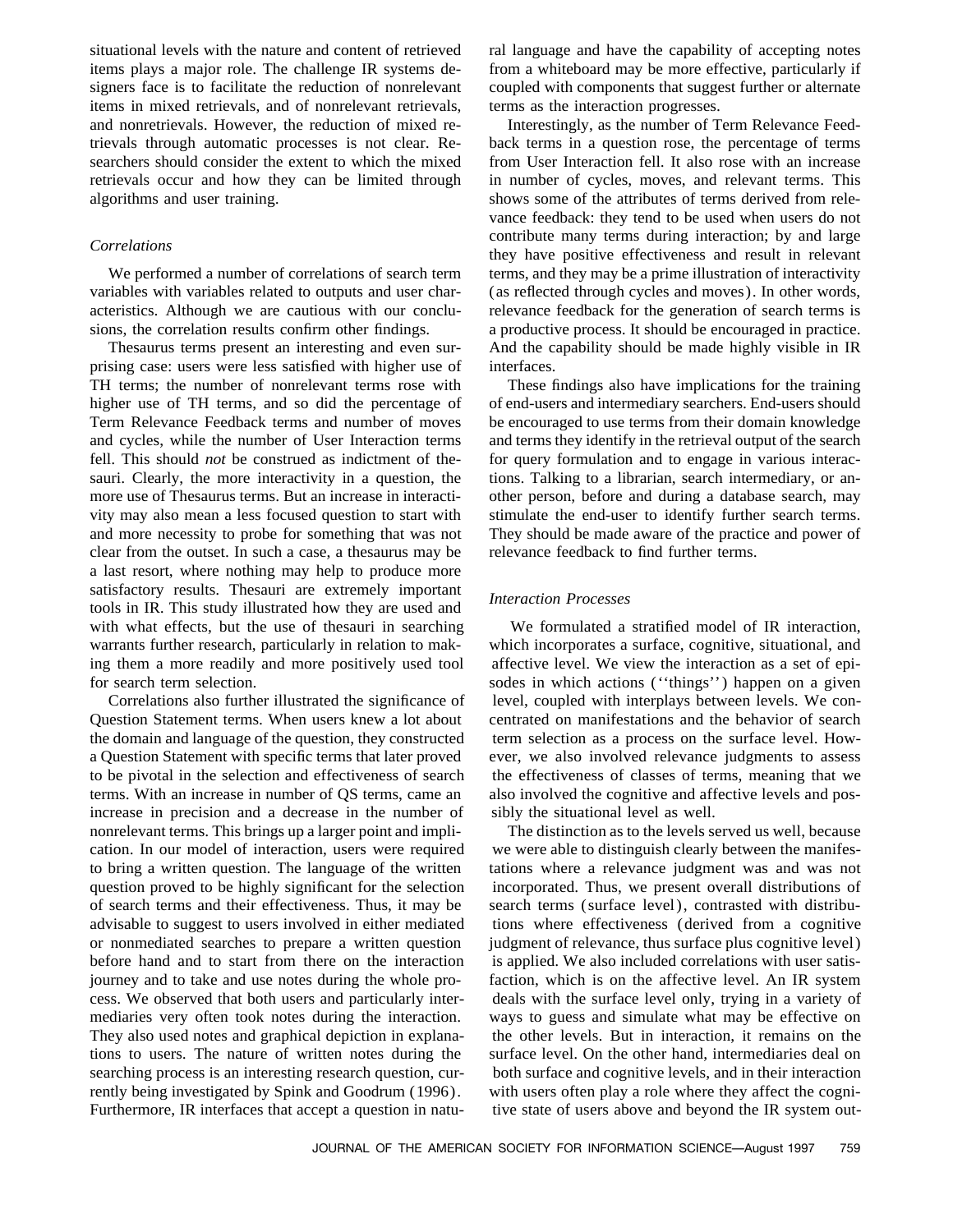of capability to simulate the intermediaries in their inter-<br>action roles in general nor to play a significant role in<br>Belkin, N. J. (1984). Cognitive models and information transfer. Social<br>Belkin, N. J. (1984). Cognitive selection of search terms in particular. Achieving such *Science Information Studies, 4,* 111–129. capabilities, even to a degree, should be the major goal Belkin, N. J. (1993). Interaction with texts: Information retrieval as of IR interface design. information-seeking behavior. In *Information retrieval. 10. Von der*

where we presented data there were very large individual<br>differences among questions. While we have not investi-<br>gated the possible differences in interaction among ques-<br>gated the possible differences in interaction amon tions as related to the selection of search terms, from 379–395. casual perusal of the available data, we can see that indeed Belkin, N. J., & Croft, W. B. (1992). Information filtering and informasignificant differences in interaction ways and means ex-<br>ist. This brings up a whole set of issues not as yet investi-<br>gated, issues related to the nature, manifestations, and<br>London: The British Library. effects of different types, styles, and strategies in IR inter- Blair, D. C. (1990). *Language and representation in information re*actions. We have started such an investigation, as can be *trieval.* New York: Elsevier. seen from the cited articles above, but there is a long way Blair, D. C., & Maron, (1985). An evaluation of retrieval effectiveness<br>to go. Honefully, the new and evolving models of IP for a full-text document-retrieving sy to go. Hopefully, the new and evolving models of IR interactions (including our own), and the "intelligent"  $ACM$ , 28, 289–299.<br>
Interactions (including our own), and the "intelligent" Cleverdon, C. (1967). Report on the t rather then sweep under the rug, such individual differ- England: College of Aeronautics, Aslib Cranfield Research Project. ences. Corbin, J., & Strauss, A. (1990). *Basics of qualitative research:*

construction of queries is a highly interactive process. It<br>is reiterative and not linear. While what goes on the sur-<br>Information Processing and Management, 23, 249–254. face level is highly important because the actions can Dubois, C. P. R. (1987). Free text vs. controlled vocabulary: A reassessaffect the outcomes and effectiveness in many ways, the ment. *Online Review, 11,* 243-253. cognitive and situational dimensions are predominant for<br>acceptance use and evaluation. The interaction with IR rithms for interactive query expansion. *Proceedings of the 16th An*acceptance, use, and evaluation. The interaction with IR systems is still largely a human art. Mastery of such an systems is still largely a human art. Mastery of such an and *nual International ACM SIGIR Conference on Res* practice. Enhancing features that will help master the art *Journal of the American Society for Information Science, 37*(1), 37– can be incorporated in teaching, using, and designing IR  $\qquad 44$ . systems and processes. What is involved in such art is Fidel, R. (1991a). Searchers' selection of search keys. I. The selection researchable and can be specified to some degree as we routine. Journal of the American Societ researchable and can be specified to some degree, as we<br>and others have tried. It is not entirely a mystery. To<br>design more effective, usable and acceptable interfaces,<br>we have to learn from such art.  $f(x) = f(x) + f(x) + f(x)$ <br>we

This work resulted from a grant (ref. no. R039A80026)  $42(7)$ , 515–527.<br>
from the Library Research and Demonstration Program, TREC 2. Information Processing and Management, 31(3), Special U.S. Department of Education, and a grant from DIALOG Issue, 244–448. Information Services. The research would not be possible Harter, S. P. (1986). *Online information retrieval: Concepts, principles* without the users and intermediaries. Their contribution *and techniques*. New York: Academic Press.<br>is gratefully acknowledged however anonymous A num. Hsieh-Yee, J. (1993). Effect of search experience and subject knowlis gratefully acknowledged, however anonymous. A num-<br>ber of students and faculty at the School of Communica-<br>her of students and faculty at the School of Communica-<br>hal of the American Society for Information Science, 44( tion, Information, and Library Studies, Rutgers University 174. participated in design, conduct, critique, and analysis of Ingwersen, P. (1992). Information retrieval interaction. London: Taylor the study from which we derived the data. Louise Su was Graham. Ingwersen, P. (1996). Cognitive perspectives of information retrieval<br>
Interaction: Elements of a cognitive IR theory. Journal of Documenta-<br>
Interaction: Elements of a cognitive IR theory. Journal of Documentaof data. The contribution of all these colleagues is highly<br>valued.<br>Ween, E. M. (1973). The Aberystwyth Index Language Test. Journal of Documenta-<br>Keen, E. M. (1973). The Aberystwyth Index Language Test. Journal

Bates, M. J. (1988). How to use controlled vocabularies more effec- CA: Sage Publications.

- put. As yet, interfaces have not reached a high degree Bates, M. J., Wilde, D. N., & Siegfried, S. (1993). An analysis of search of canability to simulate the intermediaries in their inter terminology used by humanities sc
	-
	- As can be seen from basic data and from two instances *Modelierung zur Anwerdung*. Konstanz, Germany: Universitaetsver-<br>lag. 55–66.
		-
		-
		-
		-
		-
		-
	- The selection of search terms for a question and the *Grounded theory procedures and techniques*. Newbury Park, CA:<br> **Sage Publications.** 
		-
		-
		-
		-
		-
		- for Information Science, 42(7), 501-514.
- Fidel, R. (1991c). Searchers' selection of search keys. III. Searching **Acknowledgment** styles. *Journal of the American Society for Information Science,* 
	-
	-
	-
	-
	-
	-
- **Procumentation, 29, 1–35.**<br>**References** Knoke, D., & Burke, P. J. (1980). *Log-linear models.* Beverly Hills,
	- tively in online searching. *Online, 11*, 45–56. Lancaster, F. W. (1980). Trends in subject indexing from 1957 to 2000.